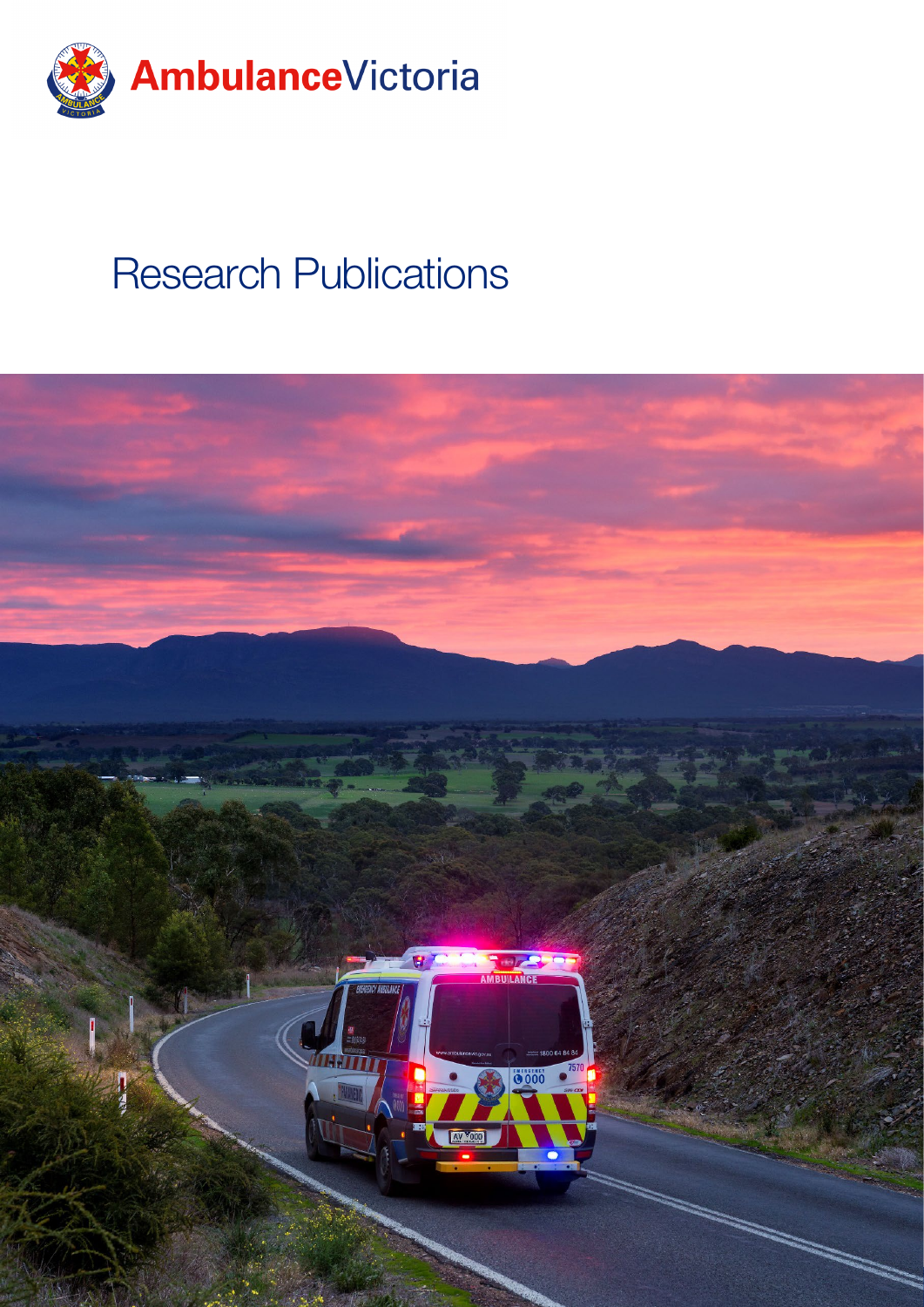Alqudah Z, Nehme Z, Williams B, Oteir A, Bernard S, Smith K. Impact of a trauma-focused resuscitation protocol on survival outcomes after traumatic out-of-hospital cardiac arrest: An interrupted time series analysis. Resuscitation. 2021;162:104-11.

Alqudah Z, Nehme Z, Williams B, Oteir A, Bernard S, Smith K. Impact of temporal changes in the epidemiology and management of traumatic out-of-hospital cardiac arrest on survival outcomes. Resuscitation. 2021;158:79-87.

Alqudah Z, Nehme Z, Williams B, Oteir A, Smith K. Survival outcomes in emergency medical services witnessed traumatic out-of-hospital cardiac arrest after the introduction of a trauma-based resuscitation protocol. Resuscitation. 2021;168:65-74.

Alrawashdeh A, Nehme Z, Williams B, Smith K, Brennan A, Dinh DT, Liew D, Lefkovits J, Stub D. Impact of emergency medical service delays on time to reperfusion and mortality in STEMI. Open Heart. 2021;8(1):e001654.

Andrew E, Nehme Z, Stephenson M, Walker T, Smith K. The impact of the COVID-19 pandemic on demand for emergency ambulances in Victoria, Australia. Prehosp Emerg Care. 2021.

Babl FE, Tavender E, Ballard DW, Borland ML, Oakley E, Cotterell E, Halkidis L, Goergen S, Davis GA, Perry D, Anderson V, Barlow KM, Barnett P, Bennetts S, Bhamjee R, Cole J, Craven J, Haskell L, Lawton B, Lithgow A, Mullen G, O'Brien S, Paproth M, Wilson CL, Ring J, Wilson A, Leo GSY, Dalziel SR, Paediatric Research in Emergency Departments International Collaborative (PREDICT). Australian and New Zealand Guideline for Mild to Moderate Head Injuries in Children. Emerg Med Australas. 2021;33(2):214-31.

Beck B, Tack G, Cameron P, Smith K, Gabbe B. Optimising Trauma Systems: A Geospatial Analysis of the Victorian State Trauma System. Ann Surg. 2021.

Bernard S, Roggenkamp R, Delorenzo A, Stephenson M, Smith K. Use of intramuscular ketamine by paramedics in the management of severely agitated patients. Emerg Med Australas. 2021;33(5):875-82.

Bloom JE, Andrew E, Nehme Z, Dinh DT, Fernando H, Shi WY, Vriesendorp P, Nanayakarra S, Dawson LP, Brennan A, Noaman S, Layland J, William J, Al-Fiadh A, Brooks M, Freeman M, Hutchinson A, McGaw D, Van Gaal W, Willson W, White A, Prakash R, Reid C, Lefkovits J, Duffy SJ, Chan W, Kaye DM, Stephenson M, Bernard S, Smith K, Stub D. Pre-hospital heparin use for ST-elevation myocardial infarction is safe and improves angiographic outcomes. Eur Heart J Acute Cardiovasc Care. 2021;10(10):1140-7.

Blusztein D, Dinh D, Stub D, Dawson L, Brennan A, Reid C, Smith K, Nehme Z, Andrew E, Bernard S, et al. Predictors of hospital prenotification for STEMI and association of prenotification with outcomes. Emerg Med J. 2021.

Brichko L, Gaddam R, Roman C, O'Reilly G, Luckhoff C, Jennings P, Smit DV, Cameron P, Mitra B. Rapid Administration of Methoxyflurane to Patients in the Emergency Department (RAMPED) Study: A Randomized Controlled Trial of Methoxyflurane Versus Standard Care. Acad Emerg Med. 2021;28(2):164-71.

Cadilhac DA, Bagot KL, Demaerschalk BM, Hubert G, Schwamm L, Watkins CL, Lightbody CE, Kim J, Vu M, Pompeani N, Switzer J, Caudill J, Estrada J, Viswanathan A, Hubert N, Ohannessian R, Hargroves D, Roberts N, Ingall T, Hess DC, Ranta A, Padma V, Bladin CF. Establishment of an internationally agreed minimum data set for acute telestroke. J Telemed Telecare. 2021;27(9):582- 9.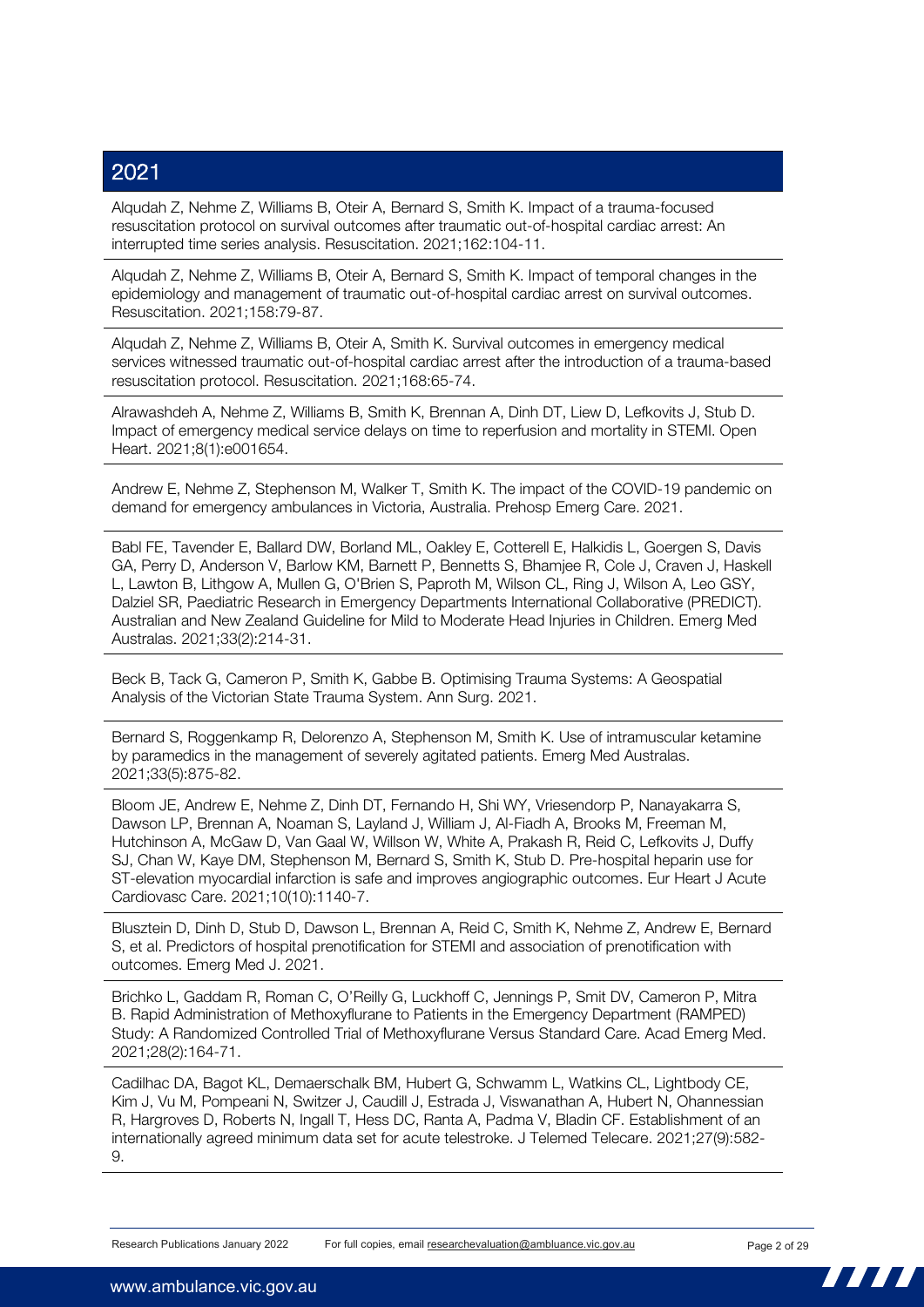Campbell BCV, Ma H, Parsons MW, Churilov L, Yassi N, Kleinig TJ, Hsu CY, Dewey HM, Butcher KS, Yan B, Desmond PM, Wijeratne T, Curtze S, Barber PA, De Silva DA, Thijs V, Levi CR, Bladin CF, Sharma G, Bivard A, Donnan GA, Davis SM. Association of Reperfusion After Thrombolysis With Clinical Outcome Across the 4.5- to 9-Hours and Wake-up Stroke Time Window: A Meta-Analysis of the EXTEND and EPITHET Randomized Clinical Trials. JAMA Neurol. 2021;78(2):236- 40.

Case R, Stub D, Mazzagatti E, Pryor H, Mion M, Ball J, Cartledge S, Keeble TR, Bray JE, Smith K. The second year of a second chance: Long-term psychosocial outcomes of cardiac arrest survivors and their family. Resuscitation. 2021;167:274-81.

Casey M, Perera D, Enticott J, Vo H, Cubra S, Gravell A, Waerea M, Habib G. High utilisers of emergency departments: the profile and journey of patients with mental health issues. International Journal of Psychiatry in Clinical Practice. 2021;25(3):316-24.

Cheah PK, Steven EM, Ng KK, Hashim MI, Abdul Kadir MH, Roder NP. The use of dual oxygen concentrator system for mechanical ventilation during COVID-19 pandemic in Sabah, Malaysia. Int J Emerg Med. 2021;14(1).

Cole J, Beare R, Phan T, Srikanth V, Stub D, Smith K, Murdoch K, Layland J. Modelling STEMI service delivery: a proof of concept study. Emerg Med J. 2021.

Cooley SR, Zhao H, Campbell BCV, Churilov L, Coote S, Easton D, Langenberg F, Stephenson M, Yan B, Desmond PM, Mitchell PJ, Parsons MW, Donnan GA, Davis SM, Yassi N. Mobile Stroke Units Facilitate Prehospital Management of Intracerebral Hemorrhage. Stroke. 2021;52(10):3163-6.

Davis S, Olaussen A, Bowles KA, Shannon B. Review article: Paramedic pain management of femur fractures in the prehospital setting: A systematic review. Emerg Med Australas. 2021;33(4):601-9.

de Wit AJ, Coates B, Cheesman MJ, Hanlon GR, House TG, Fisk B. Airflow Characteristics in Aeromedical Aircraft: Considerations During COVID-19. Air Med J. 2021;40(1):54-9.

Delorenzo A, Shepherd M, Andrew E, Jennings P, Bernard S, Smith K. Endotracheal Tube Intracuff Pressure Changes in Patients Transported by a Helicopter Emergency Medical Service: A Prospective Observational Study. Air Med J. 2021;40(4):216-9.

Dietze P, Crossin R, Scott D, Smith K, Wilson J, Burgess S, Lubman DI, Cantwell K. Coding and classification of heroin overdose calls by MPDS dispatch software: Implications for bystander response with naloxone. Resuscitation. 2021;159:13-8.

Dwyer RA, Gabbe BJ, Tran T, Smith K, Lowthian JA. Residential aged care homes: Why do they call '000'? A study of the emergency prehospital care of older people living in residential aged care homes. EMA - Emergency Medicine Australasia. 2021;33(3):447-56.

Dyson K, Baker P, Garcia N, Braun A, Aung M, Pilcher D, Smith K, Cleland H, Gabbe B. To intubate or not to intubate? Predictors of inhalation injury in burn-injured patients before arrival at the burn centre. Emerg Med Australas. 2021;33(2):262-9.

Eastwood K, Howell S, Nehme Z, Finn J, Smith K, Cameron P, Stub D, Bray JE. Impact of a mass media campaign on presentations and ambulance use for acute coronary syndrome. Open Heart. 2021;8(2):e001792.

Eliakundu AL, Cadilhac DA, Kim J, Andrew NE, Bladin CF, Grimley R, Dewey HM, Donnan GA, Hill K, Levi CR, Middleton S, Anderson CS, Lannin NA, Kilkenny MF. Factors associated with arrival by ambulance for patients with stroke: a multicentre, national data linkage study. Australas Emerg Care. 2021;24(3):167-73.

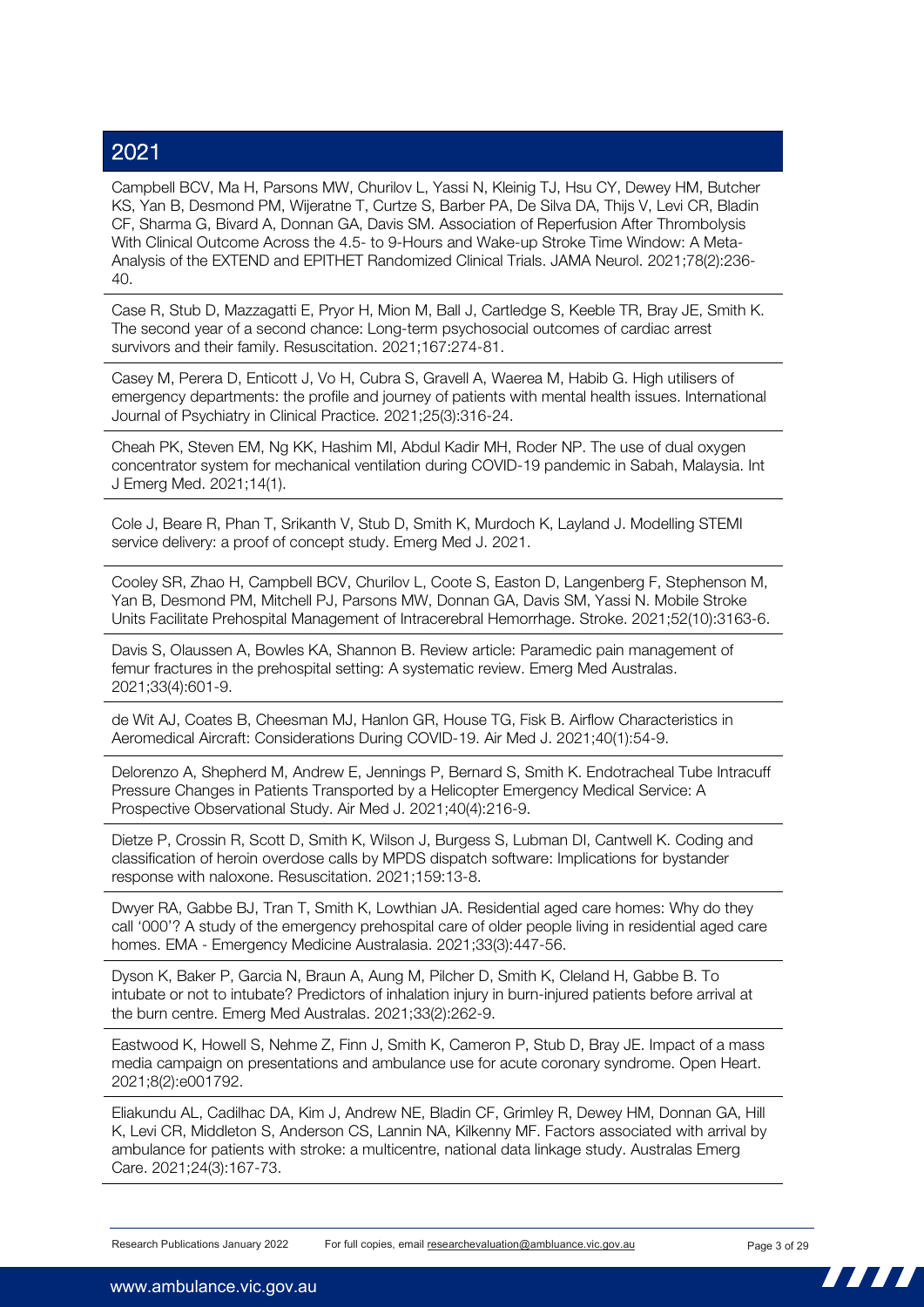Emond K, Bish M, Savic M, Lubman DI, McCann T, Smith K, Mnatzaganian G. Characteristics of Confidence and Preparedness in Paramedics in Metropolitan, Regional, and Rural Australia to Manage Mental-Health-Related Presentations: A Cross-Sectional Study. Int J Environ Res Public Health. 2021;18(4):1882. https://doi.org/10.3390/ijerph18041882

Fernando H, Duong T, Huynh K, Noonan J, Shaw J, Duffy SJ, Nehme Z, Smith K, Myles PS, Meikle PJ, Peter K, Stub D. Effects of lignocaine vs. opioids on antiplatelet activity of ticagrelor: the LOCAL trial. Eur Heart J. 2021;42(39):4025-36.

Fernando H, Milne C, Nehme Z, Ball J, Bernard S, Stephenson M, Myles PS, Bray JE, Lefkovits J, Liew D, Peter K, Brennan A, Dinh D, Andrew E, Taylor AJ, Smith K, Stub D. An open-label, noninferiority randomized controlled trial of lidocAine Versus Opioids In MyocarDial Infarction study (AVOID-2 study) methods paper. Contemp Clin Trials. 2021;105:106411.

Fernando H, Nehme Z, Peter K, Bernard S, Stephenson M, Bray JE, Myles PS, Stub R, Cameron P, Ellims AH, et al. Association between pre-hospital chest pain severity and myocardial injury in ST elevation myocardial infarction: A post-hoc analysis of the AVOID study. IJC Heart & Vasculature. 2021;37:100899.

Fouche PF, Jennings PA, Boyle M, Bernard S, Smith K. Association of blood pressure changes with survival after paramedic rapid sequence intubation in out-of-hospital patients with stroke. Emerg Med Australas. 2021;33(1):94-9.

Fouche PF, Meadley B, St Clair T, Winnall A, Jennings PA, Bernard S, Smith K. The association of ketamine induction with blood pressure changes in paramedic rapid sequence intubation of out-ofhospital traumatic brain injury. Acad Emerg Med. 2021;28(10):1134-41.

Fouche PF, Meadley B, StClair T, Winnall A, Stein C, Jennings PA, Bernard S, Smith K. Temporal changes in blood pressure following prehospital rapid sequence intubation. Emerg Med J. 2021.

Gao CX, Dimitriadis C, Ikin J, Dipnall JF, Wolfe R, Sim MR, Smith K, Cope M, Abramson MJ, Guo Y. Impact of exposure to mine fire emitted PM2.5 on ambulance attendances: A time series analysis from the Hazelwood Health Study. Environ Res. 2021;196:110402.

Gao L, Scuffham P, Ball J, Stewart S, Byrnes J. Long-term cost-effectiveness of a disease management program for patients with atrial fibrillation compared to standard care – a multi-state survival model based on a randomized controlled trial. Journal of Medical Economics. 2021;24(1):87-95.

Haskins B, Nehme Z, Ball J, Mahony E, Parker-Stebbing L, Cameron P, Bernard S, Smith K. Comparison of out-of-hospital cardiac arrests occurring in schools and other public locations: a 12 year retrospective study. Prehosp Emerg Care. 2021.

Haskins B, Nehme Z, Cameron PA, Smith K. Cardiac arrests in general practice clinics or witnessed by emergency medical services: a 20-year retrospective study. Med J Aust. 2021;215(5):222-7.

Haskins B, Nehme Z, Dicker B, Wilson MH, Ray M, Bernard S, Cameron P, Smith K. A binational survey of smartphone activated volunteer responders for out-of-hospital cardiac arrest: Availability, interventions, and post-traumatic stress. Resuscitation. 2021;169:67-75.

Holbery-Morgan L, Carew J, Angel C, Simpson N, Steinfort D, Radford S, Murphy M, Douglas N, Johnson D. Feasibility of pulse oximetry after water immersion. Resusc Plus. 2021;7:100147.

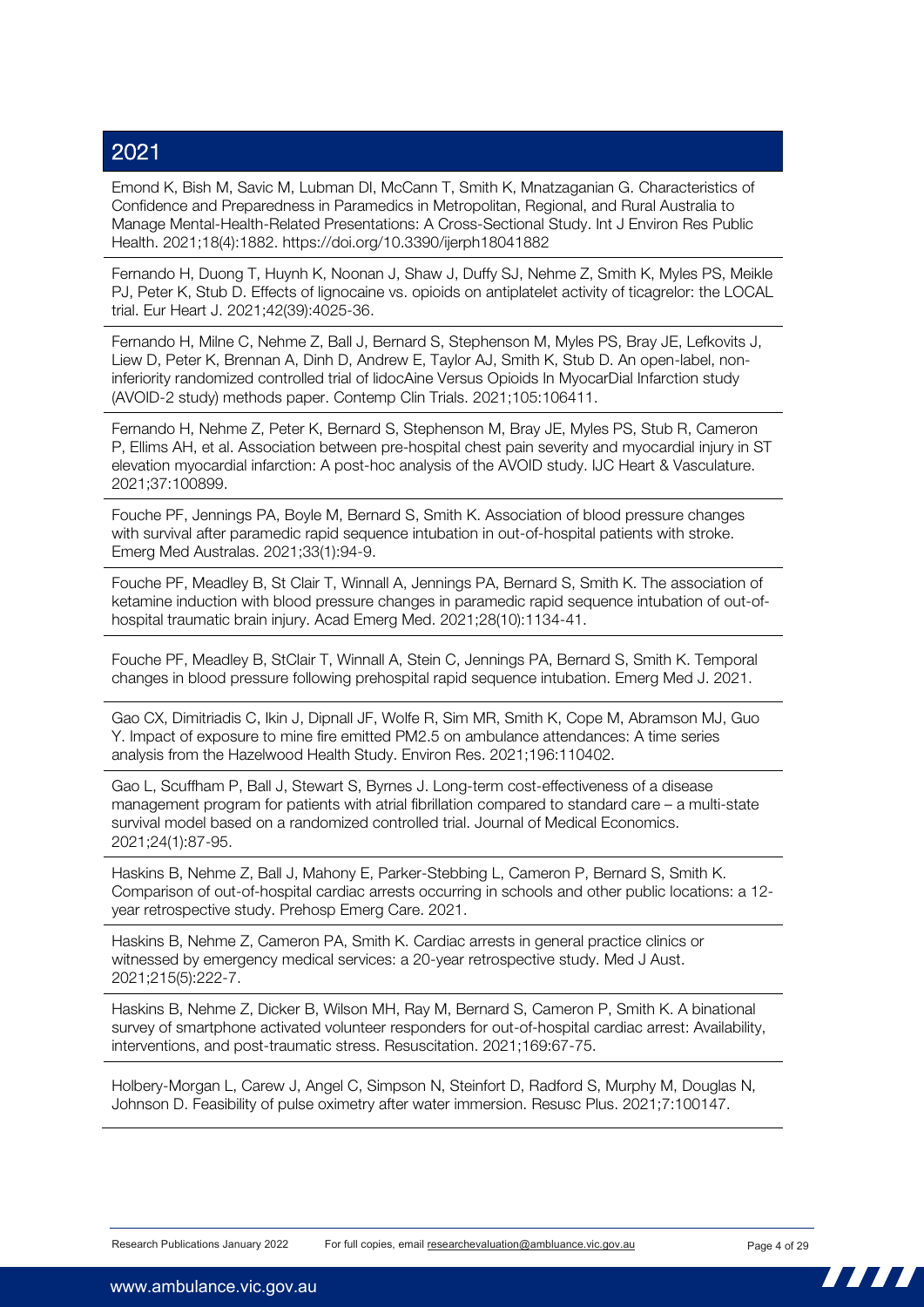Hook J, Smith K, Andrew E, Ball J, Nehme Z. Daylight savings time transitions and risk of out-ofhospital cardiac arrest: An interrupted time series analysis. Resuscitation. 2021;168:84-90.

Howell S, Nehme Z, Eastwood K, Battaglia T, Buttery A, Bray J. The impact of COVID-19 on the Australian public's willingness to perform hands-only CPR. Resuscitation. 2021;163:26-7.

Kearney J, Muir C, Smith K. Occupational injury among paramedics: a systematic review. Inj Prev. 2021.

Kempster K, Howell S, Bernard S, Smith K, Cameron P, Finn J, Stub D, Morley P, Bray J. Out-ofhospital cardiac arrest outcomes in emergency departments. Resuscitation. 2021;166:21-30.

Khan AF, Ong H-Y, Dooreemeah D, Martens A, Foley D, Mansour KP, Loveday B, Miller FJ. Temporising the bleed: Use of resuscitative endovascular balloon occlusion of the aorta to transfer a haemorrhaging patient in regional Australia. Emerg Med Australas. 2021;33(2):388-9.

Li C, Sotomayor-Castillo C, Nahidi S, Kuznetsov S, Considine J, Curtis K, Fry M, Morgan D, Walker T, Burgess A, Carver H, Doyle B, Tran V, Varshney K, Shaban RZ. Emergency clinicians' knowledge, preparedness and experiences of managing COVID-19 during the 2020 global pandemic in Australian healthcare settings. Australas Emerg Care. 2021;24(3):186-96.

McManamny TE, Boyd L, Sheen J, Lowthian JA. Health initiatives to reduce the potentially preventable hospitalisation of older people in rural and regional Australia. Health Promot J Austr. 2021.

McManamny TE, Dwyer R, Cantwell K, Boyd L, Sheen J, Smith K, Lowthian JA. Emergency ambulance demand by older adults from rural and regional Victoria, Australia. Australas J Ageing. 2021.

Meadley B, Bowles K-A, Smith K, Perraton L, Caldwell J. Defining the characteristics of physically demanding winch rescue in helicopter search and rescue operations. Appl Ergon. 2021;93:103375.

Meadley B, Horton E, Perraton L, Smith K, Bowles K-A, Caldwell J. The physiological demands of helicopter winch rescue in water and over land. Ergonomics. 2021.

Meadley B, Horton E, Pyne DB, Perraton L, Smith K, Bowles K-A, Caldwell J. Comparison of swimming versus running maximal aerobic capacity in helicopter rescue paramedics. Ergonomics. 2021;64(10):1243-54.

Meadley B, Perraton L, Smith K, Bonham MP, Bowles K-A. Assessment of cardiometabolic health, diet and physical activity in helicopter rescue paramedics. Prehosp Emerg Care. 2021.

Meadley B, Wolkow AP, Smith K, Perraton L, Bowles K-A, Bonham MP. Cardiometabolic, dietary and physical health in graduate paramedics during the first 12-months of practice – a longitudinal study. Prehosp Emerg Care. 2021.

Meadley BN, Horton E, Perraton L, Smith K, Bowles KA. Physiological Response in a Specialist Paramedic During Helicopter Winch Rescue in Remote Wilderness and Extreme Heat. J Spec Oper Med. 2021;21(3):41-4.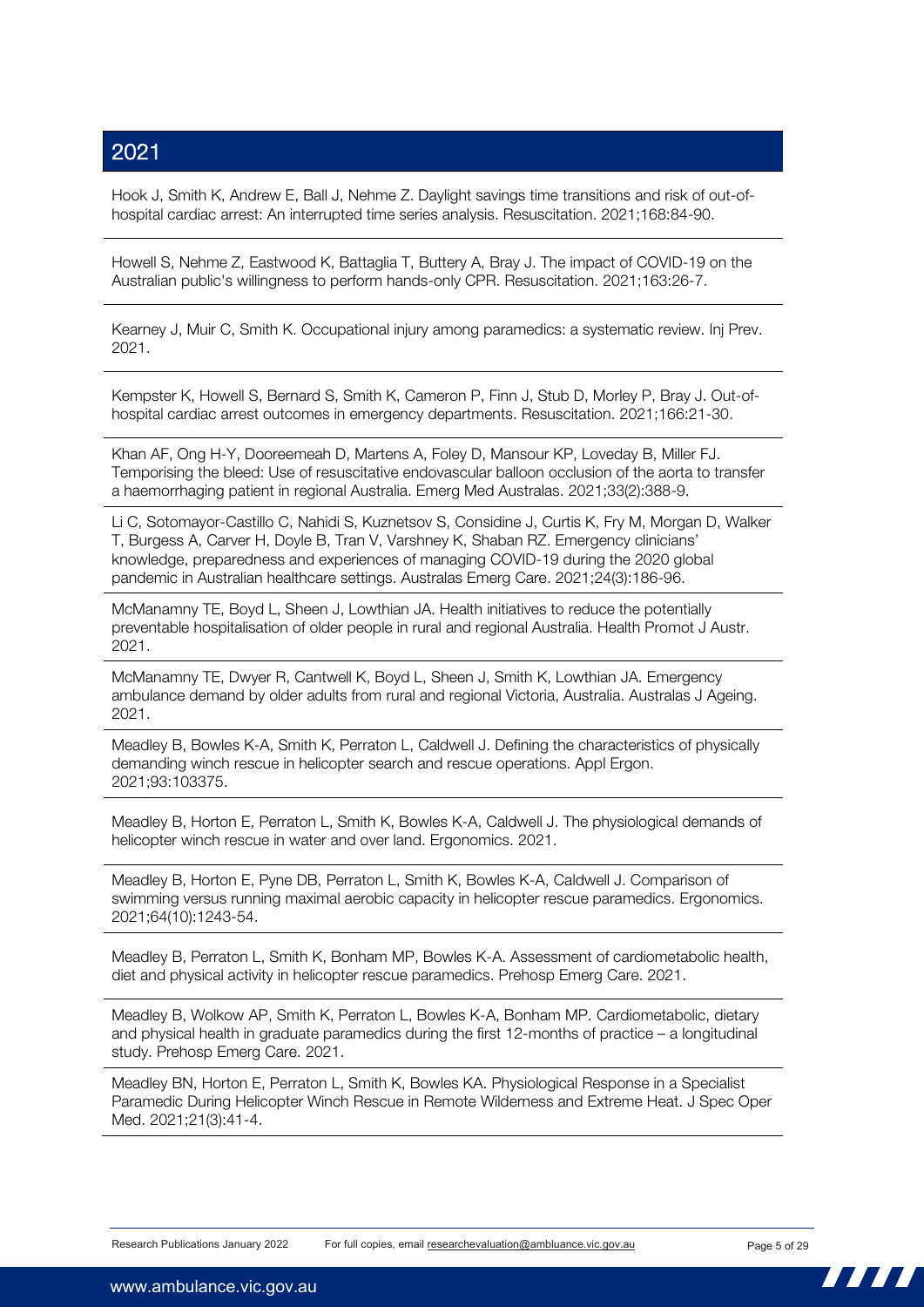Mitra B, Bernard S, Gantner D, Burns B, Reade MC, Murray L, Trapani T, Pitt V, McArthur C, Forbes A, Maegele M, Gruen RL. Protocol for a multicentre prehospital randomised controlled trial investigating tranexamic acid in severe trauma: the PATCH-Trauma trial. BMJ Open. 2021;11(3):e046522.

Naccarella L, Saxton D, Lugg E, Marley J, It takes a community to save a life in cardiac arrest: Heart safe community pilots, Australia. Health Promot J Austr. 2022;33(1):99-105.

Nehme Z, Ball J, Stephenson M, Walker T, Stub D, Smith K. Effect of a resuscitation quality improvement programme on outcomes from out-of-hospital cardiac arrest. Resuscitation. 2021;162:236-44.

Nehme Z, Burns S, Ball J, Bernard S, Smith K. The impact of ventricular fibrillation amplitude on successful cardioversion, resuscitation duration, and survival after out-of-hospital cardiac arrest. Crit Care Resusc. 2021;23(2):202-10.

Nehme Z, Smith K. It's time to talk about the 'prevention of resuscitation'. Resuscitation. 2021;163:191-2.

Nehme Z, Stub D, Smith K. Early transport for ECMO or on-scene resuscitation for out-of-hospital cardiac arrests? Resuscitation. 2021;160:37-8.

Nehme Z, Stub D. Triage of post-cardiac arrest patients: to PCI or not to PCI, that is the question. Resuscitation. 2021.

Nielsen S, Sanfilippo PG, Scott D, Lam T, Smith K, Lubman DI. Characteristics of oxycodonerelated ambulance attendances: analysis of temporal trends and the effect of reformulation in Victoria, Australia from 2013 to 2018. Addiction. 2021;116(8):2233-41.

Ogeil RP, Scott D, Faulkner A, Wilson J, Beard N, Smith K, Manning V, Lubman DI. Changes in alcohol intoxication-related ambulance attendances during COVID-19: How have government announcements and policies affected ambulance call outs? The Lancet Regional Health - Western Pacific. 2021;14:100222.

Olaussen A, Abetz J, Qin KR, Mitra B, O'Reilly G. Misleading medical literature: An observational study. Emerg Med Australas. 2022;34(1):39-45.

Olaussen A, Abetz JW, Smith K, Bernard S, Gaddam R, Banerjee A, Mc Entaggart L, Lim A, Clare S, Smit DV, Cameron PA, Mitra B. Paramedic streaming upon arrival in emergency department: A prospective study. Emerg Med Australas. 2021;33(2):286-91.

O'Reilly GM, Mitchell RD, Mitra B, Akhlaghi H, Tran V, Furyk JS, Buntine P, Bannon-Murphy H, Amos T, Udaya Kumar M, Perkins E, Prentice A, Szwarcberg O, Loughman A, Lowry N, Colwell S, Noonan MP, Hiller R, Paton A, Smit DV, Cameron PA, Team tCP. Epidemiology and clinical features of emergency department patients with suspected and confirmed COVID-19: A multisite report from the COVID-19 Emergency Department Quality Improvement Project for July 2020 (COVED-3). Emerg Med Australas. 2021;33(1):114-24.

Paratz ED, Costello B, Rowsell L, Morgan N, Smith K, Thompson T, Semsarian C, Pflaumer A, James P, Stub D, La Gerche A, Zentner D, Parsons S. Can post-mortem coronary artery calcium scores aid diagnosis in young sudden death? Forensic Sci Med Pathol. 2021;17(1):27-35.

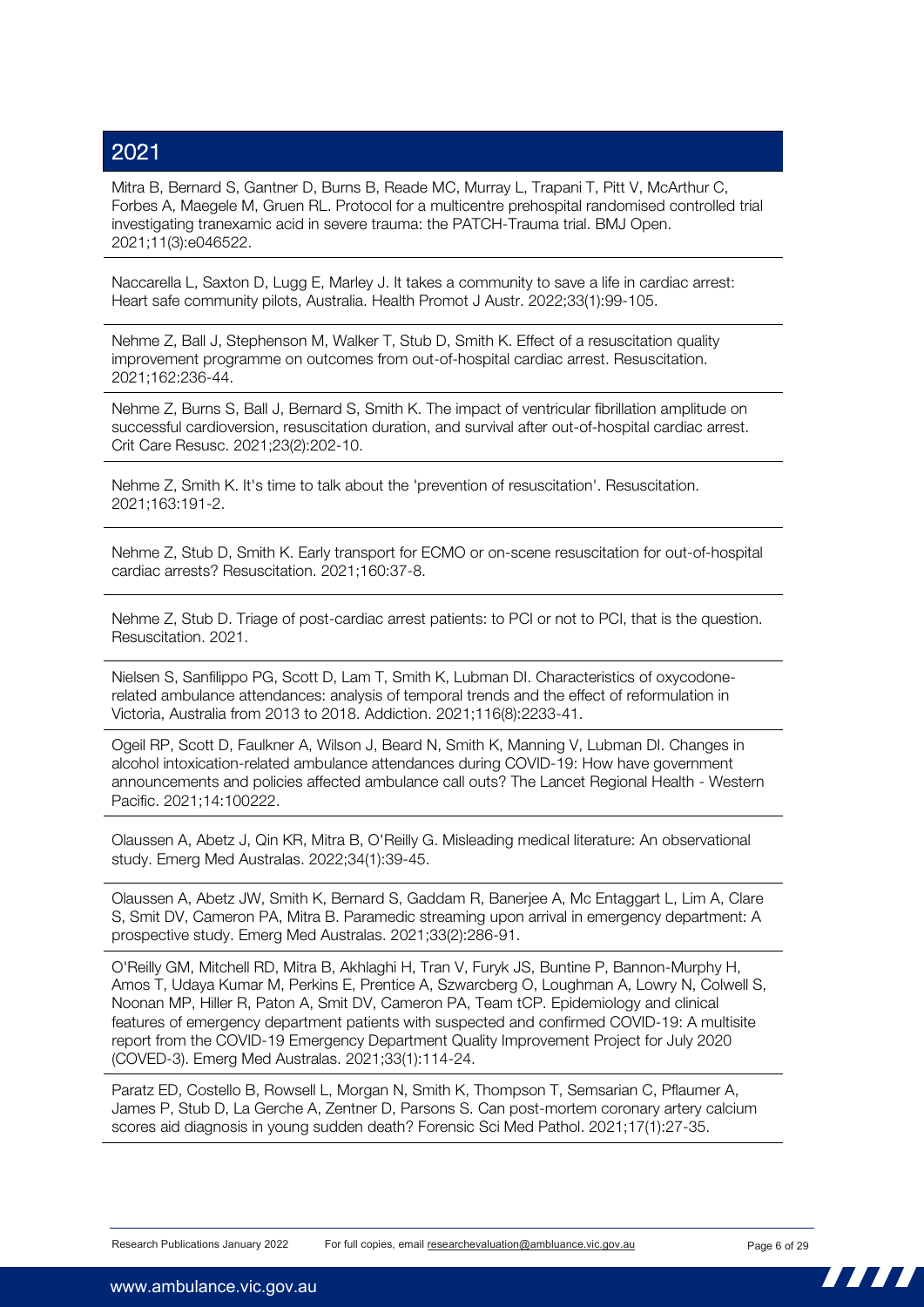Paratz ED, Rowsell L, van Heusden A, Zentner D, Parsons S, Morgan N, Thompson T, James P, Pflaumer A, Semsarian C, Ingles J, Case R, Ball J, Smith K, Stub D, La Gerche A. The End Unexplained Cardiac Death (EndUCD) Registry for Young Australian Sudden Cardiac Arrest. Heart Lung Circ. 2021;30(5):714-20.

Paratz ED, Smith K, Ball J, van Heusden A, Zentner D, Parsons S, Morgan N, Thompson T, James P, Pflaumer A, Semsarian C, Stub D, Liew D, La Gerche A. The economic impact of sudden cardiac arrest. Resuscitation. 2021;163:49-56.

Pilcher D, Coatsworth NR, Rosenow M, McClure J. A national system for monitoring intensive care unit demand and capacity: the Critical Health Resources Information System (CHRIS). Medical Journal of Australia. 2021;214(7):297-8.e1.

Rehman S, Chandra RV, Lai LT, Asadi H, Dubey A, Froelich J, Thani N, Nichols L, Blizzard L, Smith K, Thrift AG, Stirling C, Callisaya M, Breslin M, Reeves MJ, Gall S. Adherence to evidence-based processes of care reduces one-year mortality after aneurysmal subarachnoid hemorrhage (aSAH). Journal of the Neurological Sciences. 2021;428:117613.

Richardson ASC, Tonna JE, Nanjayya V, Nixon P, Abrams DC, Raman L, Bernard S, Finney SJ, Grunau B, Youngquist ST, McKellar SH, Shinar Z, Bartos JA, Becker LB, Yannopoulos D, Bělohlávek J, Lamhaut L, Pellegrino V. Extracorporeal Cardiopulmonary Resuscitation in Adults. Interim Guideline Consensus Statement From the Extracorporeal Life Support Organization. ASAIO J. 2021;67(3):221-8.

Schumann J, Perkins M, Dietze P, Nambiar D, Mitra B, Gerostamoulos D, Drummer OH, Cameron P, Smith K, Beck B. The prevalence of alcohol and other drugs in fatal road crashes in Victoria, Australia. Accid Anal Prev. 2021;153:105905.

Scott D, Ogeil RP, Maoyeri F, Heilbronn C, Coomber K, Smith K, Miller PG, Lubman DI. Alcohol Accessibility and Family Violence-related Ambulance Attendances. J Interpers Violence. 2021.

Sharobeam A, Yan B. Advanced imaging in acute ischemic stroke: an updated guide to the huband-spoke hospitals. Curr Opin Neurol. 2021.

Sharrock MK, Shannon B, Garcia Gonzalez C, Clair TS, Mitra B, Noonan M, Fitzgerald PM, Olaussen A. Prehospital paramedic pleural decompression: A systematic review. Injury. 2021;52(10):2778-86.

Stehli J, Dinh D, Dagan M, Duffy SJ, Brennan A, Smith K, Andrew E, Nehme Z, Reid CM, Lefkovits J, Stub D, Zaman S. Sex Differences in Prehospital Delays in Patients With ST-Segment-Elevation Myocardial Infarction Undergoing Percutaneous Coronary Intervention. JAHA. 2021;10(13):e019938.

Tan E, Gao L, Tran HNQ, Cadilhac D, Bladin C, Moodie M. Telestroke for acute ischaemic stroke: A systematic review of economic evaluations and a de novo cost–utility analysis for a middle income country. J Telemed Telecare. 2021.

Ting A, Smith K, Wilson CL, Babl FE, Hopper SM. Pre-hospital intraosseous use in children: Indications and success rate. Emerg Med Australas. 2022;34(1):120-1.

Villani M, Nehme Z, Burns S, Ball J, Smith K. Detailed post-resuscitation debrief reports: A novel example from a large EMS system. Resuscitation. 2021;162:70-2.

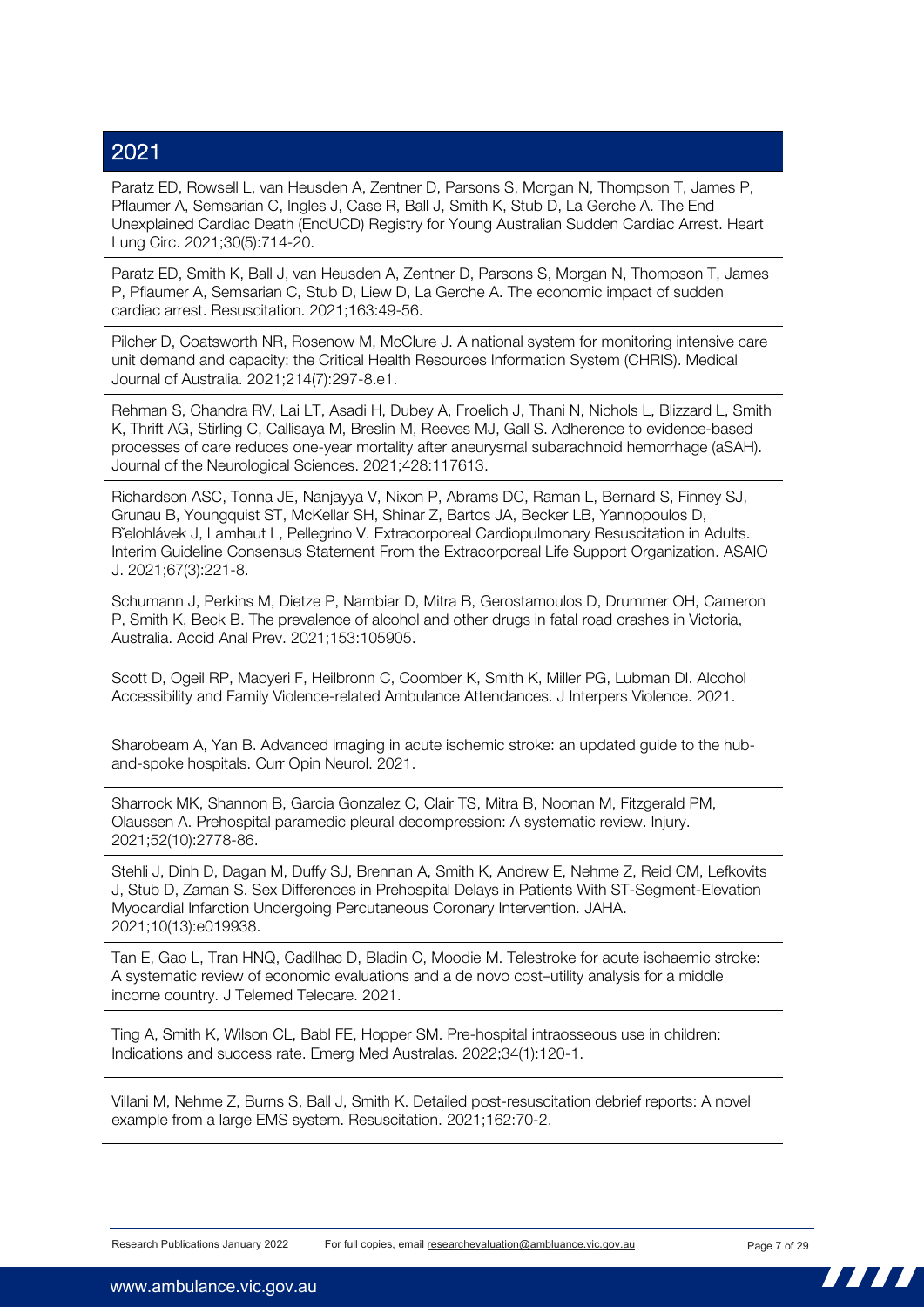Walker K, Jiarpakdee J, Loupis A, Tantithamthavorn C, Joe K, Ben-Meir M, Akhlaghi H, Hutton J, Wang W, Stephenson M, Blecher G, Paul B, Sweeny A, Turhan B. Emergency medicine patient wait time multivariable prediction models: a multicentre derivation and validation study. Emerg Med J. 2021.

Walker K, Stephenson M, Loupis A, Ben-Meir M, Joe K, Stephenson M, Lowthian J, Yip B, Wu E, Hansen K, Rosler R, Buntine P, Hutton J. Displaying emergency patient estimated wait times: A multi-centre, qualitative study of patient, community, paramedic and health administrator perspectives. Emerg Med Australas. 2021;33(3):425-33.

Walker KJ, Jiarpakdee J, Loupis A, Tantithamthavorn C, Joe K, Ben-Meir M, Akhlaghi H, Hutton J, Wang W, Stephenson M, Blecher G, Buntine P, Sweeny A, Turhan B. Predicting Ambulance Patient Wait Times: A Multicenter Derivation and Validation Study. Ann Emerg Med. 2021;78(1):113-22.

Walker M, d'Arville A, Lacey J, Lancman B, Moloney J, Hendel S. Mass casualty, intentional vehicular trauma and anaesthesia. Br J Anaesth. 2022;128(2):e190-e9.

Witt K, Pirkis J, Scott D, Smith K, Lubman D. Trajectories in suicide attempt method lethality over a five-year period: Associations with suicide attempt repetition, all-cause, and suicide mortality. PLOS ONE. 2021;16(1):e0245780.

Yassi N, Zhao H, Churilov L, Campbell BCV, Wu T, Ma H, Cheung A, Kleinig T, Brown H, Choi P, et al. Tranexamic acid for intracerebral haemorrhage within 2 hours of onset: protocol of a phase II randomised placebo-controlled double-blind multicentre trial. Stroke and Vascular Neurology. 2021.

Zhao H, Campbell BCV, Foster S, Stephenson M, Coote S, Langenberg F, Easton D, Donnan GA, Davis SM. Advances in pre-hospital care - operational experiences from the Melbourne mobile stroke unit. Vessel Plus. 2021;5:10.

Zhao H, Smith K, Bernard S, Stephenson M, Ma H, Chandra RV, Phan T, Bladin CF, Churilov L, Crompton D, Dewey HM, Wijeratne T, Cloud G, Thijs V, Kleinig TJ, Ng JL, Williams C, Alemseged F, Ng F, Mitchell PJ, Parsons MW, Yassi N, Davis SM, Campbell BCV. Utility of Severity-Based Prehospital Triage for Endovascular Thrombectomy. Stroke. 2021;52(1):70-9.

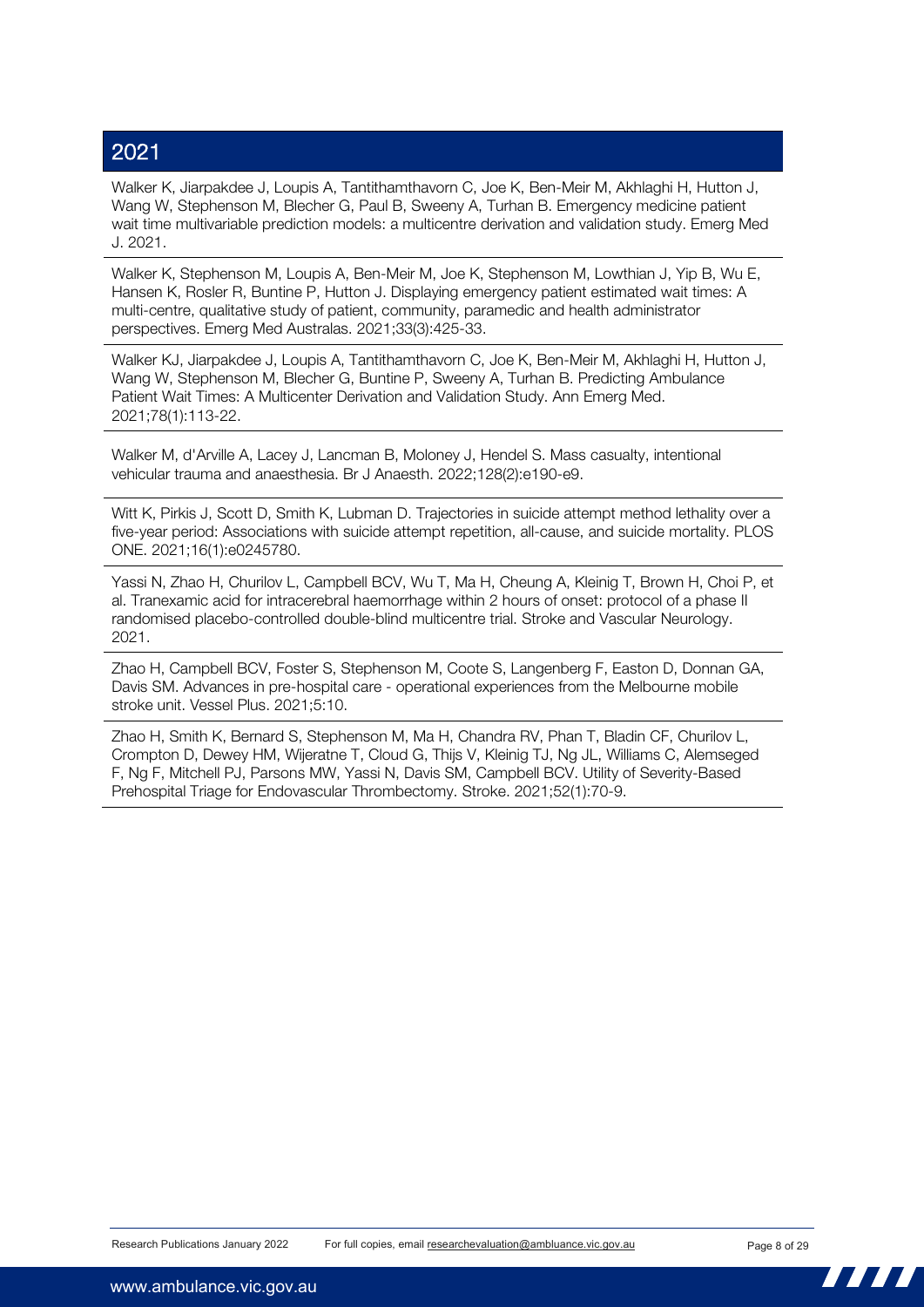Alqahtani S, Nehme Z, Williams B, Bernard S, Smith K. Changes in the incidence of out-of-hospital cardiac arrest: Differences between cardiac and non-cardiac aetiologies. Resuscitation. 2020;155:125-33.

Alqahtani S, Nehme Z, Williams B, Bernard S, Smith K. Temporal Trends in the Incidence, Characteristics, and Outcomes of Hanging-Related Out-of-Hospital Cardiac Arrest. Prehosp Emerg Care. 2020;24(3):369-77.

Alqudah Z, Nehme Z, Alrawashdeh A, Williams B, Oteir A, Smith K. Paediatric traumatic out-ofhospital cardiac arrest: A systematic review and meta-analysis. Resuscitation. 2020;149:65-73.

Alrawashdeh A, Nehme Z, Williams B, Smith K, Stephenson M, Bernard S, Bray J, Stub D. Factors influencing patient decision delay in activation of emergency medical services for suspected STelevation myocardial infarction. Eur J Cardiovasc Nurs. 2020;20(3):243-51.

Alrawashdeh A, Nehme Z, Williams B, Smith K, Stephenson M, Bernard S, Cameron P, Stub D. Factors associated with emergency medical service delays in suspected ST-elevation myocardial infarction in Victoria, Australia: A retrospective study. Emerg Med Australas. 2020;32(5):777-85.

Alrawashdeh A, Nehme Z, Williams B, Stub D. Emergency medical service delays in ST-elevation myocardial infarction: a meta-analysis. Heart. 2020;106(5):365-73.

Andrew E, Nehme Z, Cameron P, Smith K. Drivers of increasing emergency ambulance demand. Prehosp Emerg Care. 2020;24(3):385.

Arunogiri S, Moayeri F, Crossin R, Killian JJ, Smith K, Scott D, Lubman DI. Trends in gammahydroxybutyrate-related harms based on ambulance attendances from 2012 to 2018 in Victoria, Australia. Addiction. 2020;115(3):473-9.

Bagot K, Moloczij N, Arthurson L, Hair C, Hancock S, Bladin CF, Cadilhac DA. Nurses' Role in Implementing and Sustaining Acute Telemedicine: A Mixed-Methods, Pre-Post Design Using an Extended Technology Acceptance Model. J Nurs Scholarsh. 2020;52(1):34-46.

Bagot KL, Moloczij N, Barclay-Moss K, Vu M, Bladin CF, Cadilhac DA. Sustainable implementation of innovative, technology-based health care practices: A qualitative case study from stroke telemedicine. J Telemed Telecare. 2020;26(1-2):79-91.

Ball J, Nehme Z, Bernard S, Stub D, Stephenson M, Smith K. Collateral damage: Hidden impact of the COVID-19 pandemic on the out-of-hospital cardiac arrest system-of-care. Resuscitation. 2020;156:157-63.

Biswas S, Dinh D, Lucas M, Duffy SJ, Brennan A, Liew D, Cox N, Smith K, Andrew E, Nehme Z, Reid CM, Lefkovits J, Stub D. Impact of limited English proficiency on presentation and clinical outcomes of patients undergoing primary percutaneous coronary intervention. Eur Heart J Qual Care Clin Outcomes. 2020;6(4):254-62.

Bladin CF, Kim J, Bagot KL, Vu M, Moloczij N, Denisenko S, Price C, Pompeani N, Arthurson L, Hair C, Rabl J, O'Shea M, Groot P, Bolitho L, Campbell BCV, Dewey HM, Donnan GA, Cadilhac DA. Improving acute stroke care in regional hospitals: clinical evaluation of the Victorian Stroke Telemedicine program. Med J Aust. 2020;212(8):371-7.

Bloom J, Smith K, Stub D. Extracorporeal membrane oxygenation cardiopulmonary resuscitation: Resisting the inevitable. Emergency Medicine Australasia. 2020;32(6):914-916

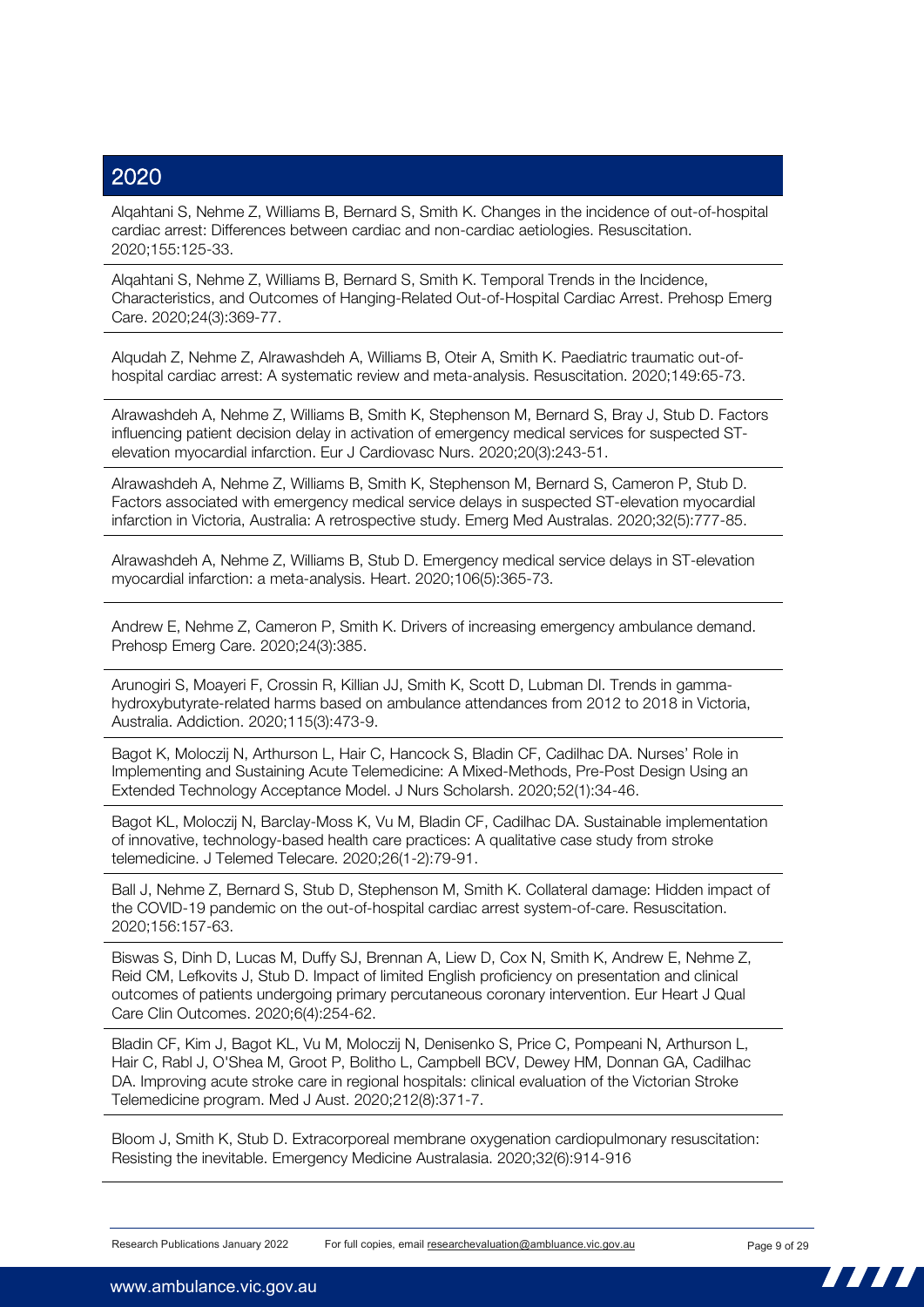Borg K, Dumas D, Andrew E, Smith K, Walker T, Haworth M, Bragge P. Ambulances are for emergencies: Shifting behaviour through a research-informed behaviour change campaign. Health Res Policy Syst. 2020;18(1).

Bray J, Nehme Z, Nguyen A, Lockey A, Finn J. A systematic review of the impact of emergency medical service practitioner experience and exposure to out of hospital cardiac arrest on patient outcomes. Resuscitation. 2020;155:134-42.

Campbell BCV, Mitchell PJ, Churilov L, Yassi N, Kleinig TJ, Dowling RJ, Yan B, Bush SJ, Thijs V, Scroop R, Simpson M, Brooks M, Asadi H, Wu TY, Shah DG, Wijeratne T, Zhao H, Alemseged F, Ng F, Bailey P, Rice H, De Villiers L, Dewey HM, Choi PMC, Brown H, Redmond K, Leggett D, Fink JN, Collecutt W, Kraemer T, Krause M, Cordato D, Field D, Ma H, O'Brien B, Clissold B, Miteff F, Clissold A, Cloud GC, Bolitho LE, Bonavia L, Bhattacharya A, Wright A, Mamun A, O'Rourke F, Worthington J, Wong AA, Levi CR, Bladin CF, Sharma G, Desmond PM, Parsons MW, Donnan GA, Davis SM. Effect of Intravenous Tenecteplase Dose on Cerebral Reperfusion before Thrombectomy in Patients with Large Vessel Occlusion Ischemic Stroke: The EXTEND-IA TNK Part 2 Randomized Clinical Trial. JAMA. 2020;323(13):1257-65.

Craig S, Cubitt M, Jaison A, Troupakis S, Hood N, Fong C, Bilgrami A, Leman P, Ascencio-Lane JC, Nagaraj G, Bonning J, Blecher G, Mitchell R, Burkett E, McCarthy SM, Rojek AM, Hansen K, Psihogios H, Allely P, Judkins S, Foong LH, Bernard S, Cameron PA. Management of adult cardiac arrest in the COVID-19 era: consensus statement from the Australasian College for Emergency Medicine. Med J Aust. 2020;213(3):126-33.

Di Toro M, Weissbacher S, Wakeling J, Stub D. The de Winter electrocardiogram pattern in a 52 year-old-male: a case report. European Heart J - Case Reports. 2020;4(6):1-4.

Dwyer RA, Gabbe BJ, Tran T, Smith K, Lowthian JA. Predictors of transport to hospital after emergency ambulance call-out for older people living in residential aged care. Australas J Ageing. 2020;39(4):350-8.

Eastwood K, Morgans A, Smith K. Characteristics associated with emergency department suitability in low-acuity ambulance cases. Australas J of Paramedicine. 2020;17.

Eastwood K, Nambiar D, Dwyer R, Lowthian JA, Cameron P, Smith K. Ambulance dispatch of older patients following primary and secondary telephone triage in metropolitan Melbourne, Australia: a retrospective cohort study. BMJ Open. 2020;10(11):e042351.

Fernando H, Nehme Z, Peter K, Bernard S, Stephenson M, Bray J, Cameron P, Ellims A, Taylor A, Kaye DM, Smith K, Stub D. Prehospital opioid dose and myocardial injury in patients with ST elevation myocardial infarction. Open Heart. 2020;7(2):e001307.

Finch A, Cox S, Bernard S, Teague W, Smith K. The epidemiology of paediatric off-road motorcycle trauma attended by emergency medical services in Victoria, Australia. Injury. 2020;51(9):2016-24.

Fitzgerald M, Lendrum R, Bernard S, Moloney J, Smit DV, Mathew J, Kim Y, Nickson C, Lin RM-H, Yeung M, Bystrzycki A, Niggemeyer L, Hendel S, Mitra B. Feasibility study for implementation of resuscitative balloon occlusion of the aorta in peri-arrest, exsanguinating trauma at an adult level 1 Australian trauma centre. Emerg Med Australas. 2020;32(1):127-34.

Fouche PF, Jennings PA, Malcolm B, Bernard S, Smith K. The utility of the brain trauma evidence to inform paramedic rapid sequence intubation in out-of-hospital stroke. BMC Emerg Med. 2020; 20 (5):

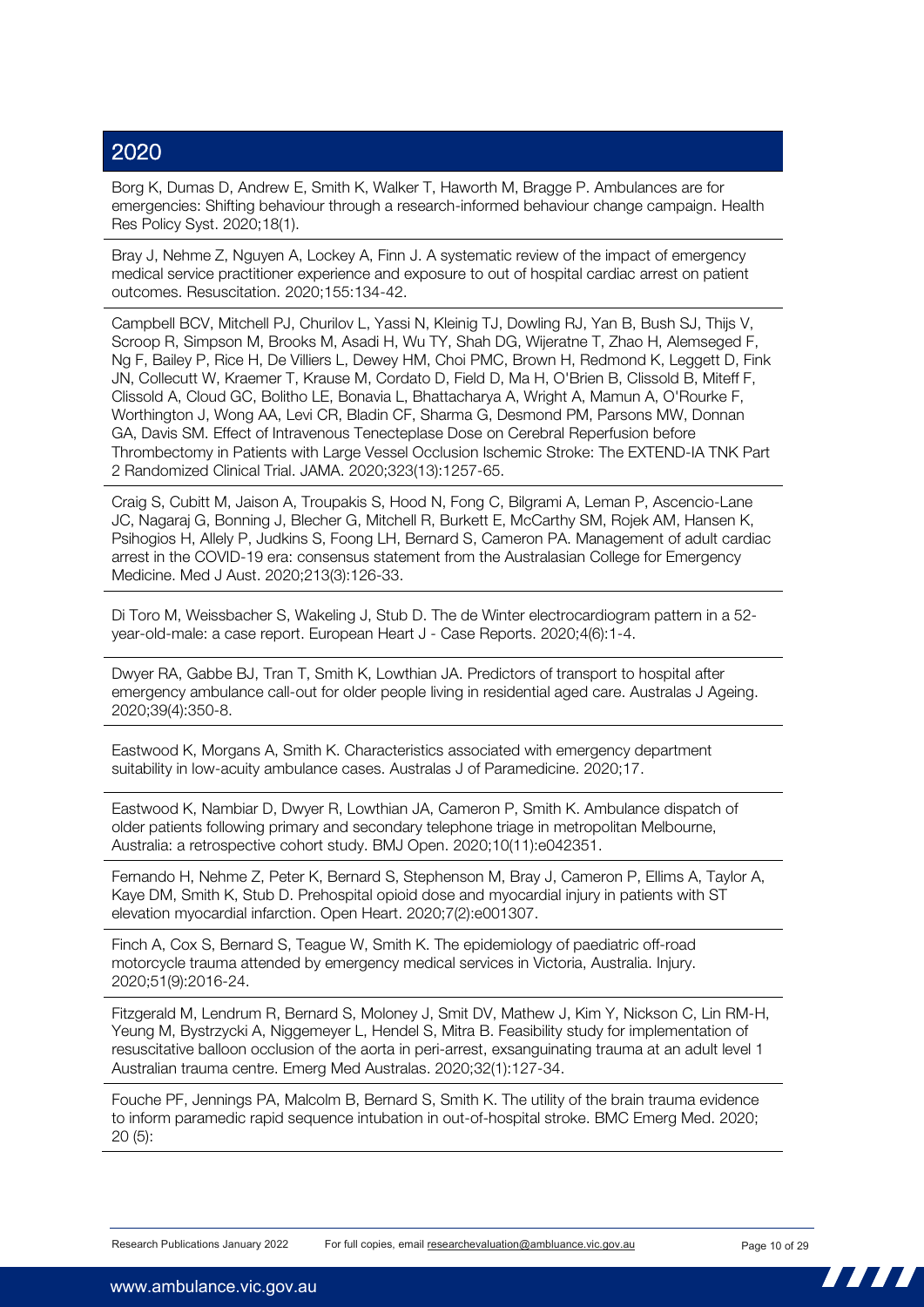Funder J, Ross L, Ryan S. How effective are paramedics at interpreting ecgs in order to recognise stemi? A systematic review. Australas J of Paramedicine. 2020;17:1-9.

Grigg J, Killian JJ, Matthews S, Scott D, Arunogiri S, Manning V, Taylor DA, Crossin R, Smith K, Lubman DI. The impact of legislation on acute synthetic cannabinoid harms resulting in ambulance attendance. Int J Drug Policy. 2020;79.

Han HC, Parsons SA, Teh AW, Sanders P, Neil C, Leong T, Koshy AN, Vohra JK, Kalman JM, Smith K, O'Donnell D, Hare DL, Farouque O, Lim HS. Characteristic Histopathological Findings and Cardiac Arrest Rhythm in Isolated Mitral Valve Prolapse and Sudden Cardiac Death. J Am Heart Assoc. 2020;9(7):e015587.

Hannon L, St Clair T, Smith K, Fitzgerald M, Mitra B, Olaussen A, Moloney J, Braitberg G, Judson R, Teague W, Quinn N, Kim Y, Bernard S. Finger thoracostomy in patients with chest trauma performed by paramedics on a helicopter emergency medical service. Emerge Med Australas. 2020;32(4):650-6.

Haskins B, Nehme Z, Cameron P, Bernard S, Parker-Stebbing L, Smith K. Coles and Woolworths have installed public access defibrillators in all their stores: It is time other Australian businesses followed their lead. Emerg Med Australas. 2020;32(1):166-8.

Haskins B, Smith K, Cameron P, Bernard S, Nehme Z, Murphy-Smith J, Metcalf M, Moussa R, Harvey D, Turnbull L, Dyson K. The impact of bystander relation and medical training on out-ofhospital cardiac arrest outcomes. Resuscitation. 2020;150:72-9.

Heschl S, Bernard S, Andrew E, Smith K. Characteristics of paediatric patients with altered conscious state attended by road ambulances in a metropolitan area — An 8 year observational study. Australas Emerg Care. 2020;23(3):142-6.

Johnson AL, Gao CX, Dennekamp M, Williamson GJ, Carroll MTC, Dimitriadis C, Dipnall JF, Ikin JF, Johnston FH, McFarlane AC, Sim MR, Stub DA, Abramson MJ, Guo Y. Coal-mine fire-related fine particulate matter and medical-service utilization in Australia: A time-series analysis from the Hazelwood Health Study. Int J Epidemiol. 2020;49(1):80-93.

Kearney J, Dyson K, Andrew E, Bernard S, Smith K. Factors associated with return to work among survivors of out-of-hospital cardiac arrest. Resuscitation. 2020;146:203-12.

Kim J, Easton D, Zhao H, Coote S, Sookram G, Smith K, Stephenson M, Bernard S, W Parsons M, Yan B, M Desmond P, J Mitchell P, Cv Campbell B, Donnan GA, M Davis S, Cadilhac DA. Economic evaluation of the Melbourne Mobile Stroke Unit. Int J Stroke. 2020;16(4):466-75.

Lam T, Kuhn L, Hayman J, Middleton M, Wilson J, Scott D, Lubman DI, Smith K, Nielsen S. Recent trends in heroin and pharmaceutical opioid-related harms in Victoria, Australia up to 2018. Addiction. 2020;115(2):261-9.

Lim SL, Smith K, Dyson K, Chan SP, Earnest A, Nair R, Bernard S, Leong BSH, Arulanandam S, Ng YY, Ong MEH. Incidence and Outcomes of Out-of-Hospital Cardiac Arrest in Singapore and Victoria: A Collaborative Study. J Am Heart Assoc. 2020;9(21):e015981.

Lubman DI, Heilbronn C, Ogeil RP, Killian JJ, Matthews S, Smith K, Bosley E, Carney R, McLaughlin K, Wilson A, Eastham M, Shipp C, Witt K, Lloyd B, Scott D. National Ambulance Surveillance System: A novel method using coded Australian ambulance clinical records to monitor self-harm and mental health-related morbidity. PLoS ONE. 2020;15.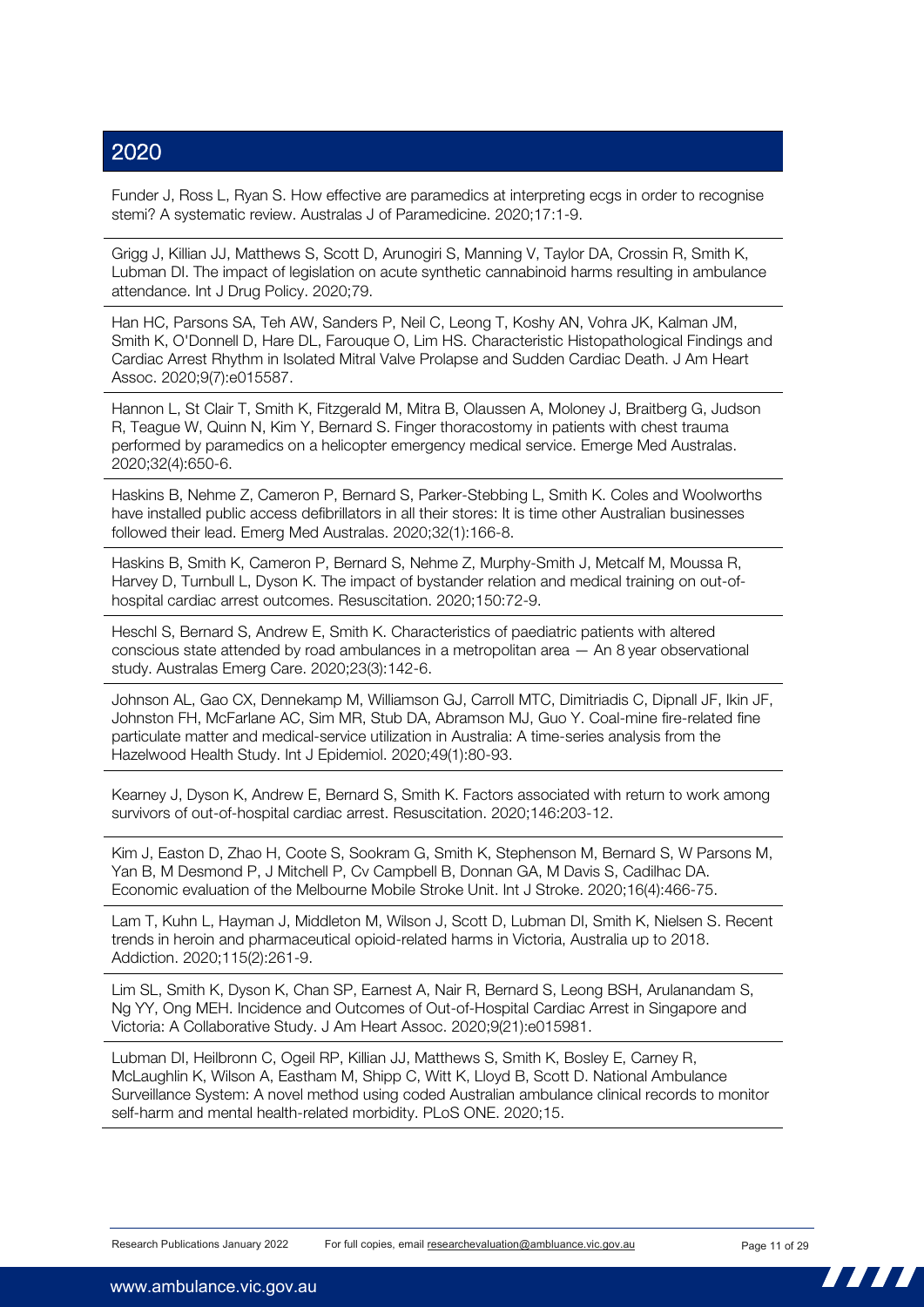Lubman DI, Matthews S, Heilbronn C, Killian JJ, Ogeil RP, Lloyd B, Witt K, Crossin R, Smith K, Bosley E, Carney R, Wilson A, Eastham M, Keene T, Shipp C, Scott D. The national ambulance surveillance system: A novel method for monitoring acute alcohol, illicit and pharmaceutical drug related-harms using coded Australian ambulance clinical records. PLoS ONE. 2020;15(1).

Martin LK, Lewis VJ, Clark D, Murphy MC, Edvardsson D, Stub D, Farouque O. Frontline barriers to effective paramedic and emergency nursing STEMI management: clinician perspectives. Australas Emerg Care. 2020;23(2):126-36.

Meadley B, Caldwell J, Perraton L, Bonham M, Powell Wolkow A, Smith K, Williams B, Bowles KA. Reply. Occup Med. 2020;70(8):610.

Meadley B, Caldwell J, Perraton L, Bonham M, Wolkow AP, Smith K, Williams B, Bowles K-A. The health and well-being of paramedics - a professional priority. Occup Med. 2020;70(3):149-51.

Meretoja A, Yassi N, Wu TY, Churilov L, Sibolt G, Jeng JS, Kleinig T, Spratt NJ, Thijs V, Wijeratne T, Cho DY, Shah D, Cloud GC, Phan T, Bladin C, Moey A, Aviv RI, Barras CD, Sharma G, Hsu CY, Ma H, Campbell BCV, Mitchell P, Yan B, Parsons MW, Tiainen M, Curtze S, Strbian D, Tang SC, Harvey J, Levi C, Donnan GA, Davis SM. Tranexamic acid in patients with intracerebral haemorrhage (STOP-AUST): a multicentre, randomised, placebo-controlled, phase 2 trial. Lancet Neurol. 2020;19(12):980-7.

Mitra B, Fogarty M, Cameron PA, Smith K, Bernard S, Burke M, Mercier E, Beck B. Cardiovascular and liver disease among pre-hospital trauma deaths: A review of autopsy findings. Trauma. 2020;23(4):301-7.

Mitra B, Kumar V, O'Reilly G, Cameron P, Gupta A, Pandit AP, Soni KD, Kaushik G, Mathew J, Howard T, Fahey M, Stephenson M, Dharap S, Patel P, Thakor A, Sharma N, Walker T, Misra MC, Gruen RL, Fitzgerald MC. Prehospital notification of injured patients presenting to a trauma centre in India: A prospective cohort study. BMJ Open. 2020;10(6).

Muller A, Dyson K, Bernard S, Smith K. Seasonal Variation in Out-of-Hospital Cardiac Arrest in Victoria 2008–2017: Winter Peak. Prehosp Emerg Care. 2020;24(6):769-77

Nambiar D, Pearce JW, Bray J, Stephenson M, Nehme Z, Masters S, Brink D, Smith K, Arendts G, Fatovich D, Bernard S, Haskins B, Grantham H, Cameron P. Variations in the care of agitated patients in Australia and New Zealand ambulance services. Emerg Med Australas. 2020;32(3):438- 45.

Nehme Z, Andrew E, Bernard S, Haskins B, Smith K. Reply to: Can drones improve survival rates in mountain areas, providing automated external defibrillators? Resuscitation. 2020;146:279-80.

Nielsen S, Crossin R, Middleton M, Lam T, Wilson J, Scott D, Martin C, Smith K, Lubman D. Comparing rates and characteristics of ambulance attendances related to extramedical use of pharmaceutical opioids in Victoria, Australia from 2013 to 2018. Addiction. 2020;115(6):1075-87.

Ogeil RP, Witt K, Scott D, Smith K, Lubman DI. Self-reported sleep disturbance in ambulance attendances for suicidal ideation and attempted suicide between 2012 and 2017. J Affect Disord. 2020;265:364-71.

O'Reilly GM, Mitchell RD, Mitra B, Noonan MP, Hiller R, Brichko L, Luckhoff C, Paton A, Smit DV, Cameron PA. Impact of patient isolation on emergency department length of stay: A retrospective cohort study using the Registry for Emergency Care. Emerg Med Australas. 2020;32(6):1034-9.

www.ambulance.vic.gov.au

77 T T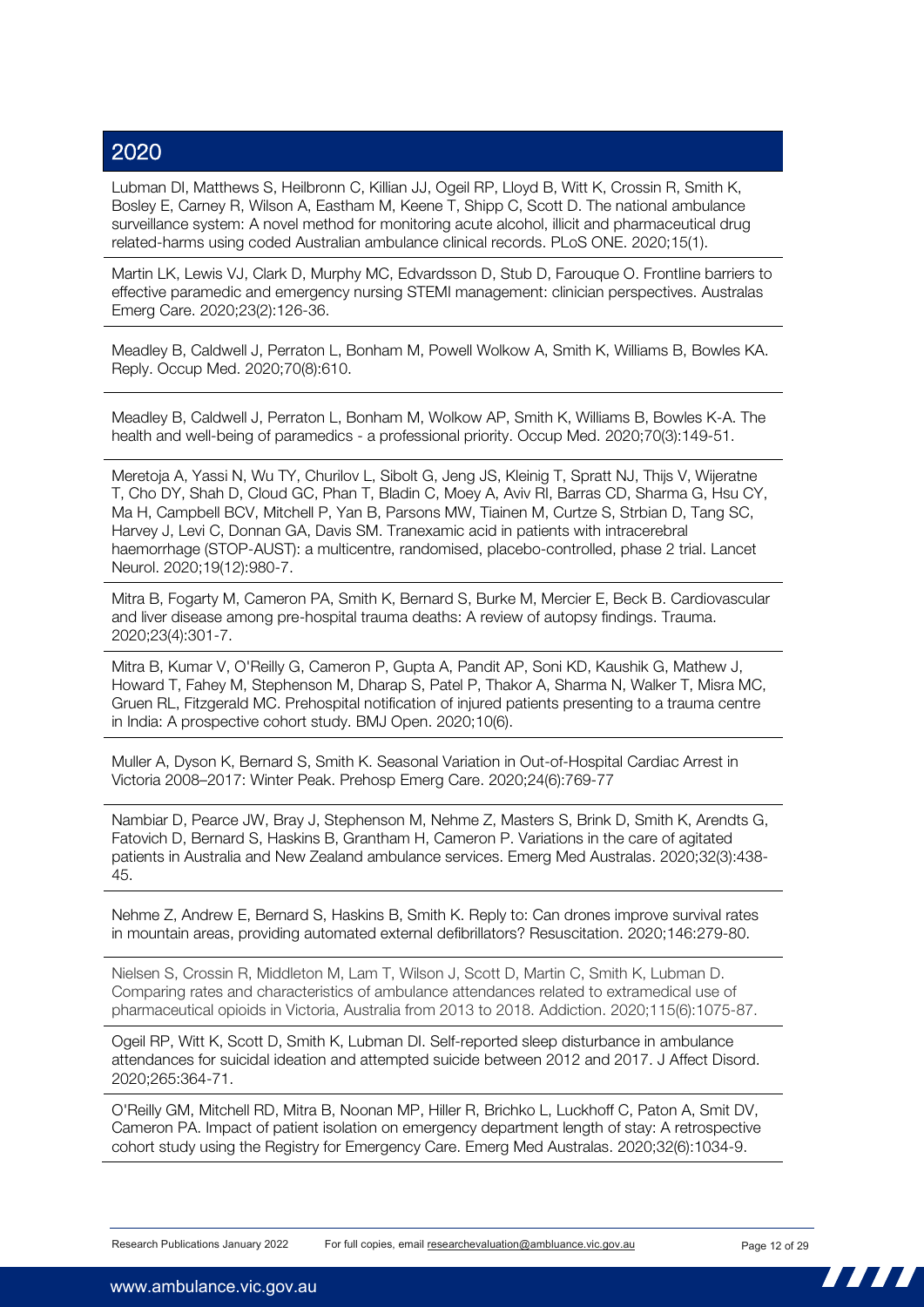O'Reilly GM, Mitchell RD, Mitra B, Noonan MP, Hiller R, Brichko L, Luckhoff C, Paton A, Smit DV, Cameron PA. Informing emergency care for all patients: The Registry for Emergency Care (REC) Project protocol. Emerg Med Australas. 2020;32(4):687-91.

O'Reilly GM, Mitchell RD, Noonan MP, Hiller R, Mitra B, Brichko L, Luckhoff C, Paton A, Smit DV, Santamaria MJ, Cameron PA. Informing emergency care for COVID-19 patients: The COVID-19 Emergency Department Quality Improvement Project protocol. Emerg Med Australas. 2020;32(3):511-4.

O'Reilly GM, Mitchell RD, Rajiv P, Wu J, Brennecke H, Brichko L, Noonan MP, Hiller R, Mitra B, Luckhoff C, Paton A, Smit DV, Santamaria MJ, Cameron PA. Epidemiology and clinical features of emergency department patients with suspected COVID-19: Initial results from the COVID-19 Emergency Department Quality Improvement Project (COVED-1). Emerg Med Australas. 2020;32(4):638-45.

O'Reilly GM, Mitchell RD, Wu J, Rajiv P, Bannon-Murphy H, Amos T, Brichko L, Brennecke H, Noonan MP, Mitra B, Paton A, Hiller R, Smit DV, Luckhoff C, Santamaria MJ, Cameron PA. Epidemiology and clinical features of emergency department patients with suspected COVID-19: Results from the first month of the COVID-19 Emergency Department Quality Improvement Project (COVED-2). Emerg Med Australas. 2020;32(5):814-22.

Paratz ED, Rowsell L, Zentner D, Parsons S, Morgan N, Thompson T, James P, Pflaumer A, Semsarian C, Smith K, Stub D, La Gerche A. Cardiac arrest and sudden cardiac death registries: a systematic review of global coverage. Open Heart. 2020;7(1).

Quinn N, Palmer CS, Bernard S, Noonan M, Teague WJ. Thoracostomy in children with severe trauma: An overview of the paediatric experience in Victoria, Australia. Emerg Med Australas. 2020;32(1):117-26.

Rehman S, Chandra RV, Zhou K, Tan D, Lai L, Asadi H, Froelich J, Thani N, Nichols L, Blizzard L, Smith K, Thrift AG, Stirling C, Callisaya ML, Breslin M, Reeves MJ, Gall S. Sex differences in aneurysmal subarachnoid haemorrhage (aSAH): aneurysm characteristics, neurological complications, and outcome. Acta Neurochir (Wien). 2020;162(9):2271-82.

Rosenbaum E, Cox S, Smith K, Fitzgerald M, Braitberg G, Carpenter A, Bernard S. Ambulance management of patients with penetrating truncal trauma and hypotension in Melbourne, Australia. Emerg Med Australas. 2020;32(2):336-43.

Salter H, Hutton J, Cantwell K, Dietze P, Higgs P, Straub A, Zordan R, Lloyd-Jones M. Review article: Rapid review of the emergency department-initiated buprenorphine for opioid use disorder. Emerg Med Australas. 2020;32(6):924-34.

Scott D, Heilbronn C, Coomber K, Curtis A, Moayeri F, Wilson J, Matthews S, Crossin R, Wilson A, Smith K, Miller P, Lubman D. The feasibility and utility of using coded ambulance records for a violence surveillance system: A novel pilot study. Trends & Issues in Crime and Criminal Justice, Australian Government - Institute of Crime and Criminal Justice. 2020

Shannon B, Pang R, Jepson M, Williams C, Andrew N, Smith K, Bowles KA. What is the prevalence of frequent attendance to emergency departments and what is the impact on emergency department utilisation? A systematic review and meta-analysis. Intern Emerg Med. 2020;15(7):1303-16.

Szwarcbard N, Villani M, Earnest A, Flack J, Andrikopoulos S, Wischer N, Soldatos G, Gasevic D, Zoungas S. The association of smoking status with glycemic control, metabolic profile and diabetic complications- Results of the Australian National Diabetes Audit (ANDA). J Diabetes Complications. 2020;34(9):107626.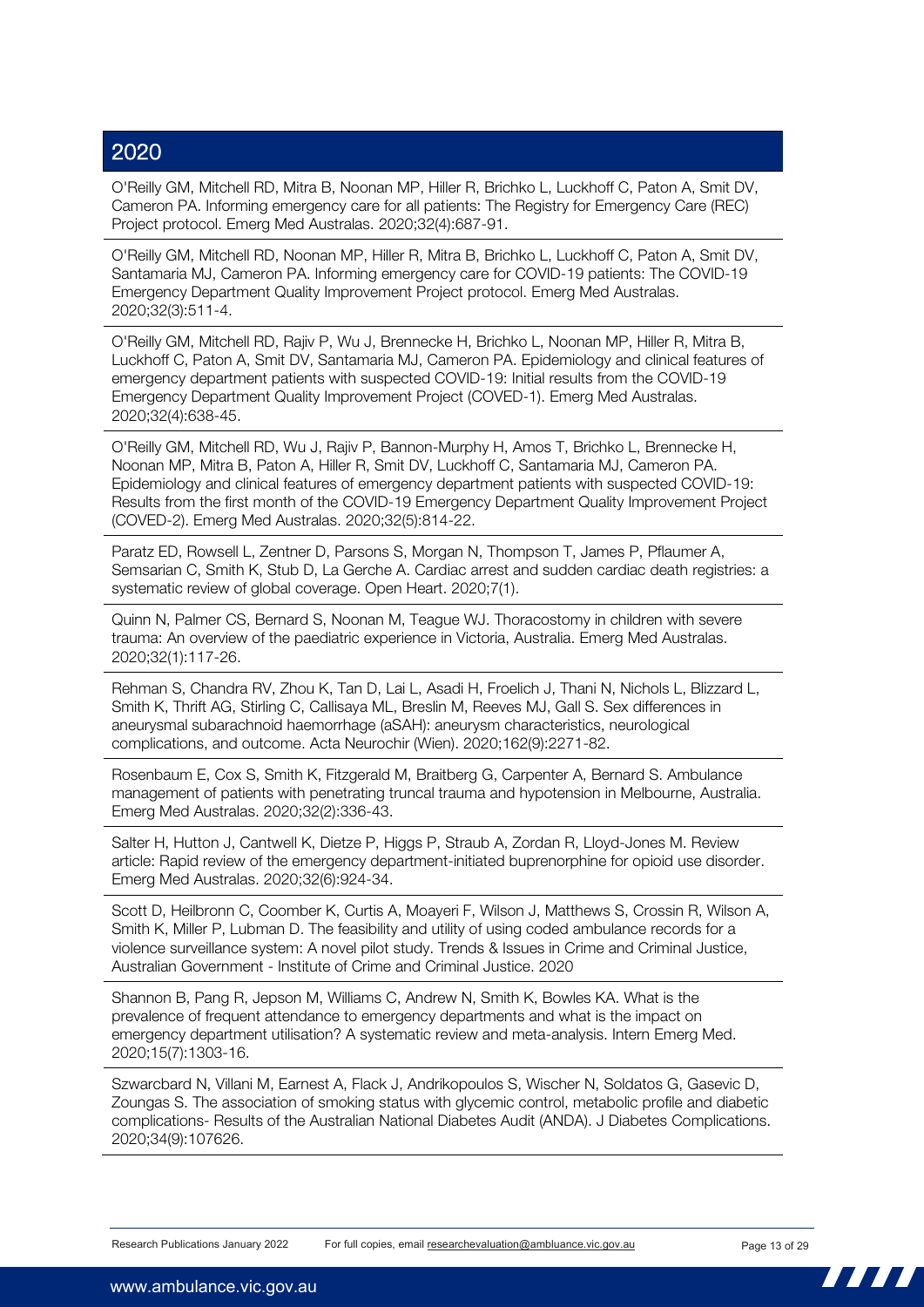Wijetunga C, o donnell C, So TY, Varma D, Cameron P, Burke M, Bassed R, Smith K, Beck B. Injury Detection in Traumatic Death: Postmortem Computed Tomography vs. Open Autopsy. J Forensic Radiol Imaging. 2020;20:100349.

Wilson J, Lam T, Scott D, Crossin R, Matthews S, Smith K, Lubman D, Nielsen S. Extreme personl stress' and 'a lot of pain': Exploring the physical, mental and social contexts of extramedical pharmaceutical opiod use in Australian paramedic case descriptions. Drug Alcohol Rev. 2020; 39(7):870-878

Zhao H, Coote S, Easton D, Langenberg F, Stephenson M, Smith K, Bernard S, Cadilhac DA, Kim J, Bladin CF, Churilov L, Crompton DE, Dewey HM, Sanders LM, Wijeratne T, Cloud G, Brooks DM, Asadi H, Thijs V, Chandra RV, Ma H, Desmond PM, Dowling RJ, Mitchell PJ, Yassi N, Yan B, Campbell BCV, Parsons MW, Donnan GA, Davis SM. Melbourne Mobile Stroke Unit and Reperfusion Therapy: Greater Clinical Impact of Thrombectomy Than Thrombolysis. Stroke. 2020;51(3):922-30.

Zisis G, Huynh Q, Yang Y, Neil C, Carrington MJ, Ball J, Maguire G, Marwick TH. Rationale and design of a risk-guided strategy for reducing readmissions for acute decompensated heart failure: the Risk-HF study. ESC Heart Failure. 2020;7(5):3151-60.

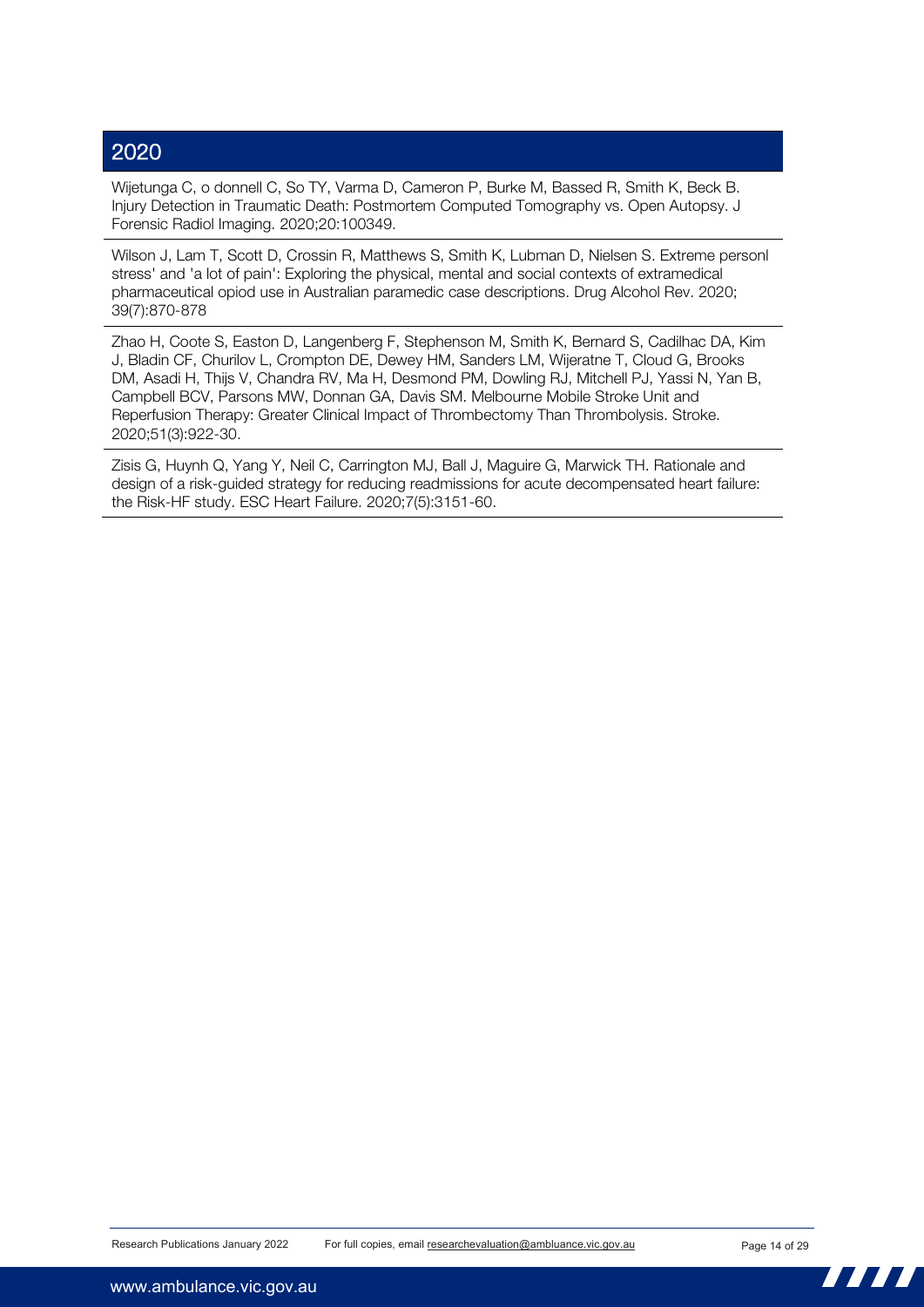Alqahtani S, Nehme Z, Williams B, Bernard S, Smith K. Long-term trends in the epidemiology of out-of-hospital cardiac arrest precipitated by suspected drug overdose. Resuscitation. 2019;144:17-24.

Alqahtani S, Nehme Z, Williams B, Smith K. Emergency medical services and cardiac arrest from drug overdose: a protocol for a systematic review of incidence and survival outcomes. JBI Database System Rev Implement Rep. 2019;17(4):500-6.

Alqahtani S, Nehme Z, Williams B, Smith K. The incidence and outcomes of out-of-hospital cardiac arrest precipitated by drug overdose. A systematic review and meta-analysis. Resuscitation. 2019; 134: 10-18

Alqudah Z, Nehme Z, Williams B, Oteir A, Bernard S, Smith K. A descriptive analysis of the epidemiology and management of paediatric traumatic out-of-hospital cardiac arrest. Resuscitation. 2019;140:127-34.

Alrawashdeh A, Nehme Z, Williams B, Stub D. Review article: Impact of 12-lead electrocardiography system of care on emergency medical service delays in ST-elevation myocardial infarction: A systematic review and meta-analysis. Emerg Med Australas. 2019;31(5):702-9.

Andrew E, Jones C, Stephenson M, Walker T, Bernard S, Cameron P, Smith K. Aligning ambulance dispatch priority to patient acuity: A methodology. Emerg Med Australas. 2019;31(3):405-10.

Beck B, Smith K, Mercier E, Bernard S, Jones C, Meadley B, Clair TS, Jennings PA, Nehme Z, Burke M, Bassed R, Fitzgerald M, Judson R, Teague W, Mitra B, Mathew J, Buck A, Varma D, Gabbe B, Bray J, McLellan S, Ford J, Siedenburg J, Cameron P. Potentially preventable trauma deaths: A retrospective review. Injury. 2019;50(5):1009-16.

Beck B, Smith K, Mercier E, Gabbe B, Bassed R, Mitra B, Teague W, Siedenburg J, McLellan S, Cameron P. Differences in the epidemiology of out-of-hospital and in-hospital trauma deaths. PLoS ONE. 2019;14(6):e0217158.

Borg K, Wright B, Sannen L, Dumas D, Walker T, Bragge P. Ambulances are for emergencies: shifting attitudes through a research-informed behaviour change campaign. Health Res Policy Sys. 2019;17(1):31.

Bray JE, Smith K, Hein C, Finn J, Stephenson M, Cameron P, Stub D, Perkins GD, Grantham H, Bailey P, Brink D, Dodge N, Bernard S. The EXACT protocol: A multi-centre, single-blind, randomised, parallel-group, controlled trial to determine whether early oxygen titration improves survival to hospital discharge in adult OHCA patients. Resuscitation. 2019;139:208-13.

Cartledge S, Finn J, Smith K, Straney L, Stub D, Bray J. A cross-sectional survey examining cardiopulmonary resuscitation training in households with heart disease. Collegian. 2019;26(3):366- 72.

Colbeck M, Swain A, Gibson J, Parker L, Bailey P, Burke P, Caffey M, Kinnear F. Australasian paramedic clinical practice guidelines for managing cardiac arrest: an appraisal. 2019. 2019;16.

Coomber K, Curtis A, Vandenberg B, Miller PG, Heilbronn C, Matthews S, Smith K, Wilson J, Moayeri F, Mayshak R, Lubman DI, Scott D. Aggression and violence at ambulance attendances where alcohol, illicit and/or pharmaceutical drugs were recorded: A 5-year study of ambulance records in Victoria, Australia. Drug Alcohol Depend. 2019;205:107685.

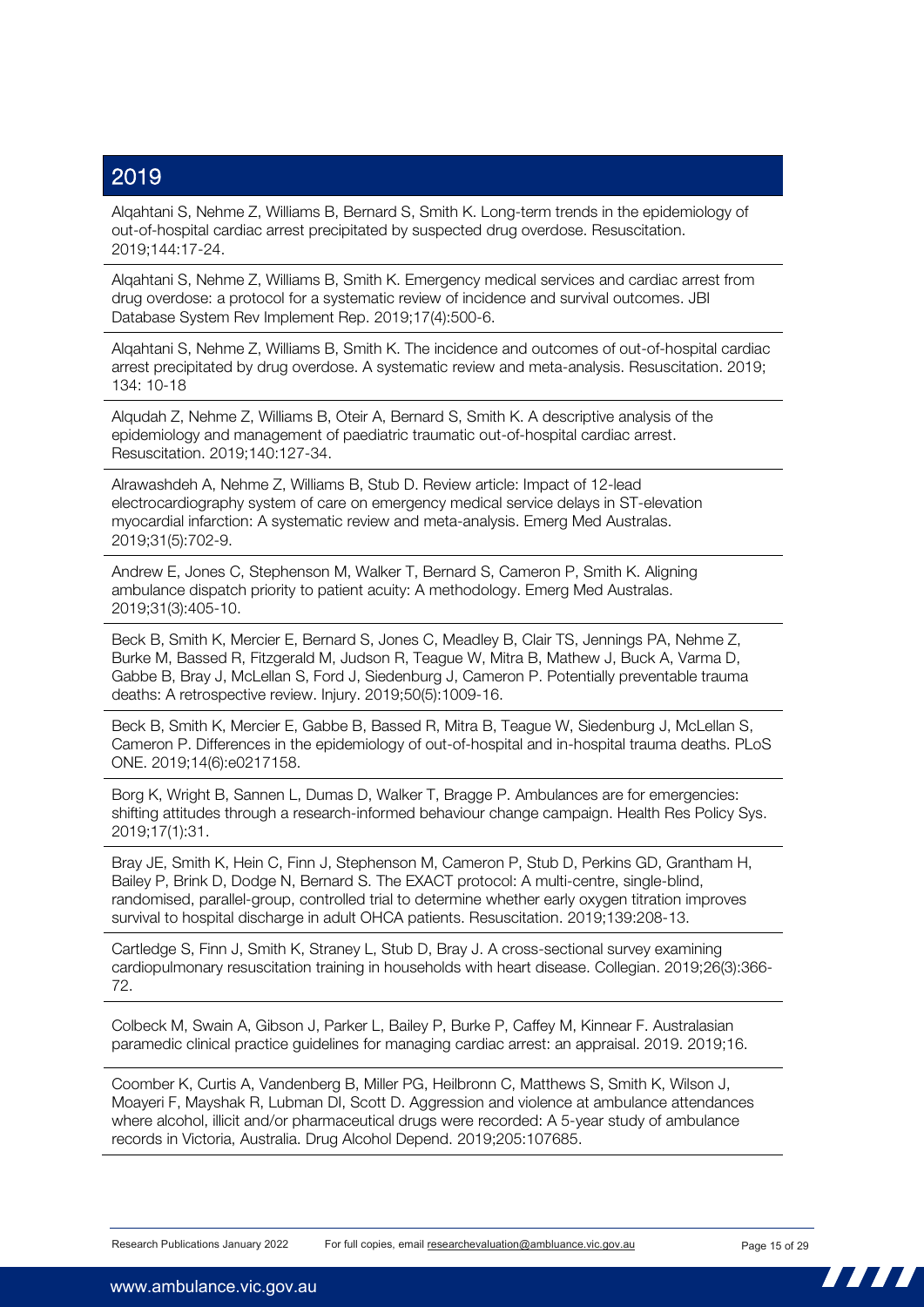Costello BT, Stub D, Hare J, Ellims AH, Wang X, Smith K, Bernard S, Nehme Z, Stephenson M, Bray JE, Cameron P, Barger B, Meredith IT, Kaye DM, Iles L, Taylor AJ. Comparison of Magnetic Resonance Analysis of Myocardial Scarring With Biomarker Release Following S-T Elevation Myocardial Infarction. Heart Lung Circ. 2019;28(3):397-405.

Cudini D, Smith K, Bernard S, Stephenson M, Andrew E, Cameron P, Lum M, Udy A. Can prehospital administration reduce time to initial antibiotic therapy in septic patients? Emerg Med Australas. 2019;31(4):669-72.

Curtis A, Droste N, Coomber K, Guadagno B, Mayshak R, Hyder S, Hayley A, Crossin R, Scott D, Smith K, Miller PG. The Impact of Twenty Four-Hour Public Transport in Melbourne, Australia: An Evaluation of Alcohol-Related Harms. J Stud Alcohol Drugs. 2019;80(3):314-8.

Dolerenzo A, Nehme Z, Yates J, Bernard S, Smith K. Double sequential external defibrillation for refractory ventricular fibrillation out-of-hospital cardiac arrest: A systematic review and metaanalysis. Resuscitation. 2019;135:124-129

Dunn MS, Beck B, Simpson PM, Cameron PA, Kennedy M, Maiden M, Judson R, Gabbe BJ. Comparing the outcomes of isolated, serious traumatic brain injury in older adults managed at major trauma centres and neurosurgical services: A registry-based cohort study. Injury. 2019;50(9):1534-9.

Dyson K, Brown SP, May S, Smith K, Koster RW, Beesems SG, Kuisma M, Salo A, Finn J, Sterz F, Nürnberger A, Morrison LJ, Olasveengen TM, Callaway CW, Shin SD, Gräsner J-T, Daya M, Ma MH-M, Herlitz J, Strömsöe A, Aufderheide TP, Masterson S, Wang H, Christenson J, Stiell I, Vilke GM, Idris A, Nishiyama C, Iwami T, Nichol G. International variation in survival after out-of-hospital cardiac arrest: A validation study of the Utstein template. Resuscitation. 2019;138:168-81.

Eastwood D, Andrew E, Smith K, Nair R, Nehme Z, Bernard S, Dyson K. Exercise-related out-ofhospital cardiac arrest in Victoria, Australia. Resuscitation. 2019;139:57-64.

Eastwood K, Morgans A, Stoelwinder J, Smith K. The appropriateness of low-acuity cases referred for emergency ambulance dispatch following ambulance service secondary telephone triage: A retrospective cohort study. PLoS ONE. 2019;14(8):e0221158.

Epinephrine in Out-of-Hospital Cardiac Arrest. N Engl J Med. 2019;380(4):394-8.

Ferguson N, Savic M, McCann TV, Emond K, Sandral E, Smith K, Roberts L, Bosley E, Lubman DI. "I was worried if I don't have a broken leg they might not take it seriously": Experiences of men accessing ambulance services for mental health and/or alcohol and other drug problems. Health Expect. 2019;22(3):565-74.

Fouche PF, Smith K, Jennings PA, Boyle M, Bernard S. The association of paramedic rapid sequence intubation and survival in out-of-hospital stroke. Emerg Med J. 2019;36(7):416.

Fouche PF, Stein C, Jennings PA, Boyle M, Bernard S, Smith K. Review article: Emergency endotracheal intubation in non-traumatic brain pathologies: A systematic review and meta-analysis. Emerg Med Australas. 2019;31(4):533-41.

Goodwin N. "Mixed messages" — Ongoing confusion with hydrogel dressings in burn 1st aid. Commentary on the trial report from Holbert et al. 2018/19. Burns. 2019;45(7):1727-9.

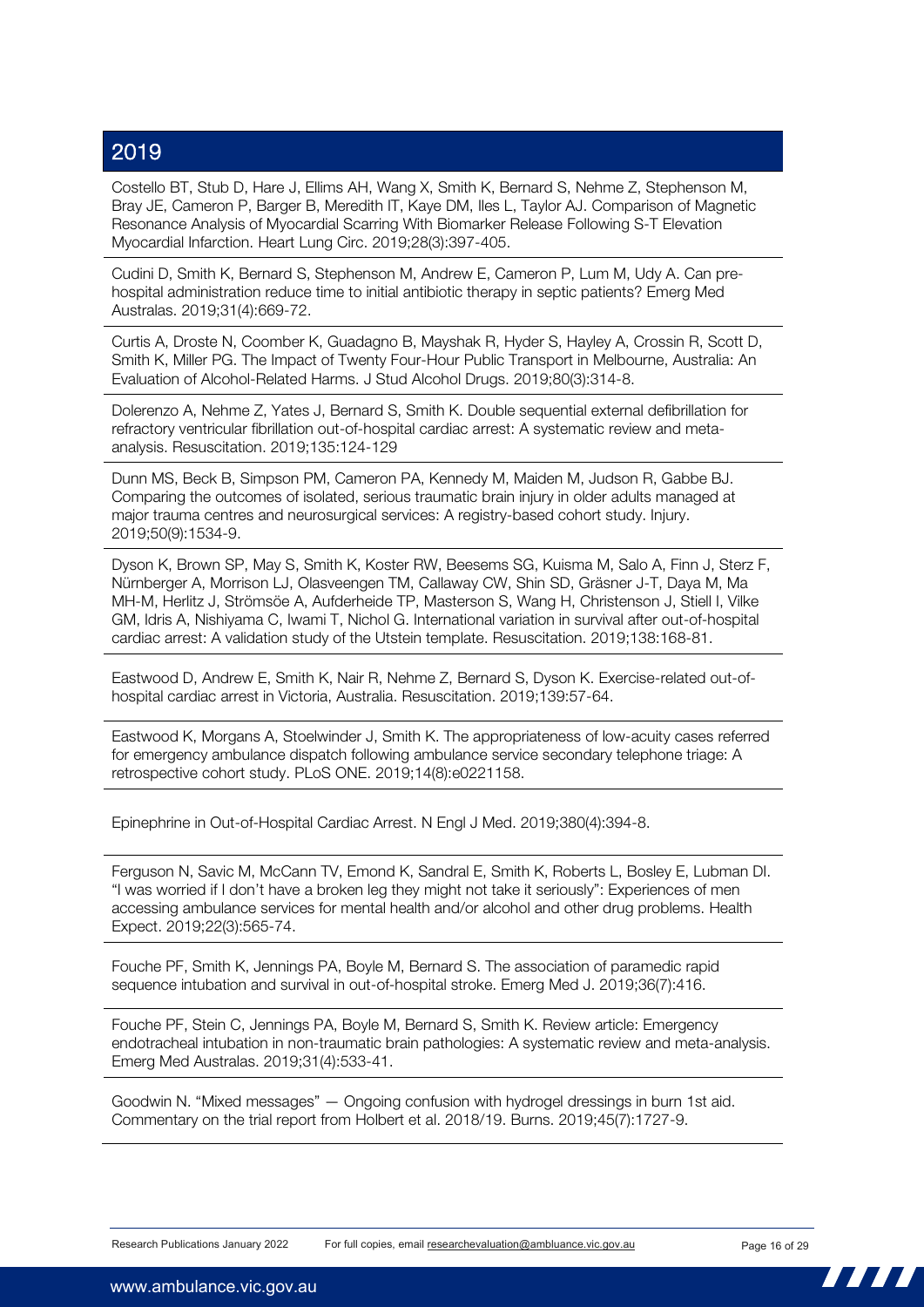Johnson AL, Dipnall JF, Dennekamp M, Williamson GJ, Gao CX, Carroll MTC, Dimitriadis C, Ikin JF, Johnston FH, McFarlane AC, Sim MR, Stub DA, Abramson MJ, Guo Y. Fine particulate matter exposure and medication dispensing during and after a coal mine fire: A time series analysis from the Hazelwood Health Study. Environ Pollut. 2019;246:1027-35.

Johnston FH, Salimi F, Williamson GJ, Henderson SB, Yao J, Dennekamp M, Smith K, Abramson MJ, Morgan GG. Ambient particulate matter and paramedic assessments of acute diabetic, cardiovascular, respiratory conditions. Epidemiology. 2019;30(1):11-9.

Koh JQS, Fernando H, Peter K, Stub D. Opioids and ST Elevation Myocardial Infarction: A Systematic Review. Heart Lung Circ. 2019;28(5):697-706.

Lord B, Andrew E, Henderson A, Anderson DJ, Smith K, Bernard S. Palliative care in paramedic practice: A retrospective cohort study. Palliat Med. 2019;33(4):445-51.

Lord B, Jennings PA, Smith K. Effects of the Introduction of Intranasal Fentanyl on Reduction of Pain Severity Score in Children: An Interrupted Time-Series Analysis. Pediatr Emerg Care. 2019;35(11):749-54.

Nehme Z, Andrew E, Bernard S, Haskins B, Smith K. Trends in survival from out-of-hospital cardiac arrests defibrillated by paramedics, first responders and bystanders. Resuscitation. 2019;143:85- 91.

Nehme Z, Andrew E, Bernard S, Smith K. Reply to: Poor prognosis of female out-of-hospital cardiac arrest survivors: A risk assessment. Resuscitation. 2019;141:210-1.

Nehme Z, Andrew E, Bernard S, Smith K. Sex differences in the quality-of-life and functional outcome of cardiac arrest survivors. Resuscitation. 2019;137:21-8.

Nehme Z, Delorenzo A, Yates J, Bernard S, Smith K. 'Reply to:' Importance of the distinction between recurrent and shock-resistant ventricular fibrillation: Call for a uniform definition of refractory VF. Resuscitation. 2019;138:306-7.

Nehme Z, Smith K. More evidence that out-of-hospital cardiac arrest is preventable. Resuscitation. 2019;141:195-6.

Nielsen S, Crossin R, Middleton M, Martin C, Wilson J, Lam T, Scott D, Smith K, Lubman D. Comparing rates and characteristics of ambulance attendances related to extramedical use of pharmaceutical opioids in Australia: a protocol for a retrospective observational study. BMJ Open. 2019;9(5):e029170.

Smith E, Walker T, Burkle FM. Lessons in Post-Disaster Self-Care From 9/11 Paramedics and Emergency Medical Technicians. Prehospital Disaster Med. 2019;34(3):335-9.

Stam NC, Gerostamoulos D, Pilgrim JL, Smith K, Moran L, Parsons S, Drummer OH. An analysis of issues in the classification and reporting of heroin-related deaths. Addiction. 2019;114(3):504-12.

Stam NC, Gerostamoulos D, Smith K, Pilgrim JL, Drummer OH. Challenges with take-home naloxone in reducing heroin mortality: a review of fatal heroin overdose cases in Victoria, Australia. Clin Toxicol. 2019;57(5):325-30.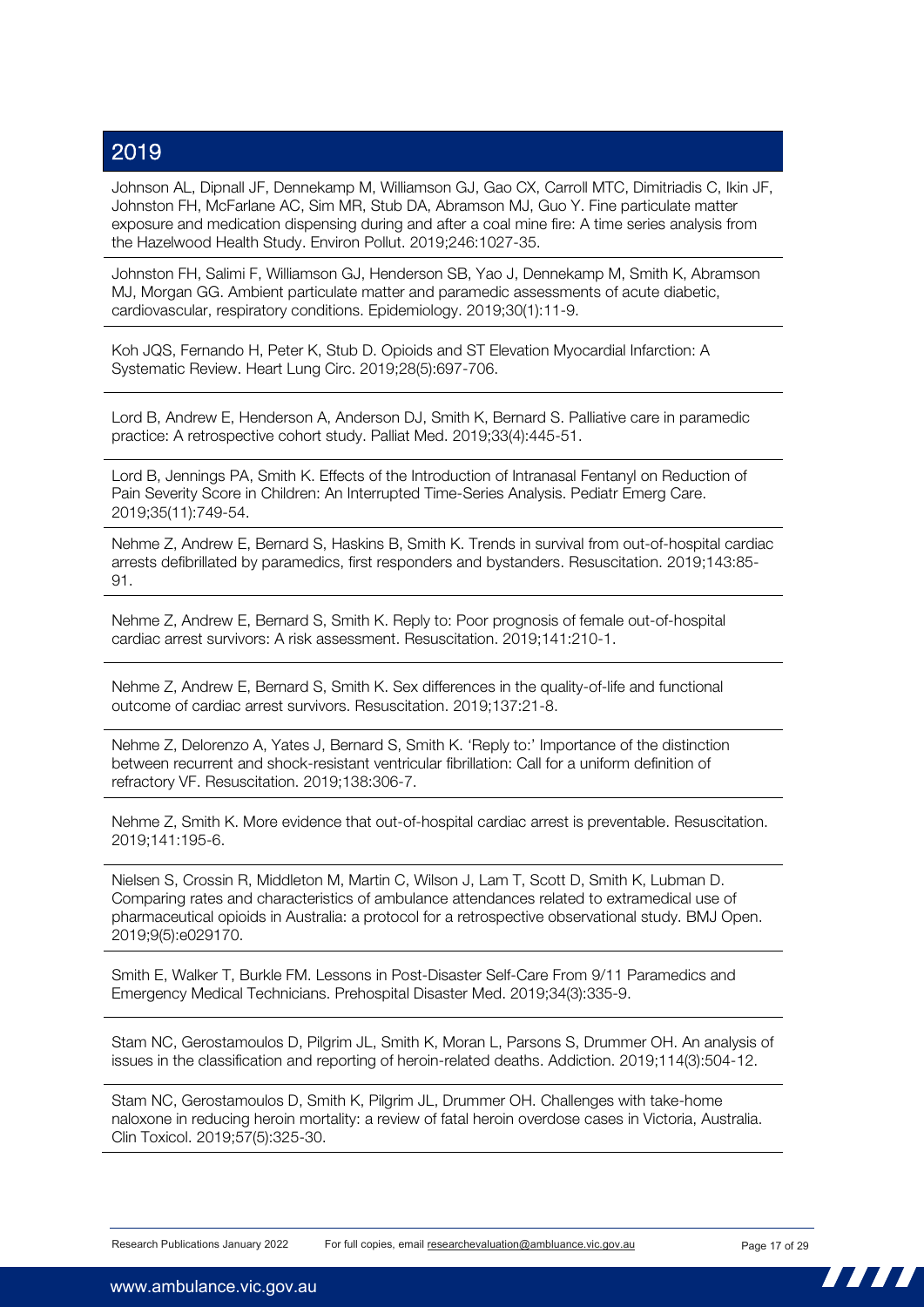Vikke HS, Vittinghus S, Betzer M, Giebner M, Kolmos HJ, Smith K, Castrén M, Lindström V, Mäkinen M, Harve H, Mogensen CB. Hand hygiene perception and self-reported hand hygiene compliance among emergency medical service providers: a Danish survey. Scand J Trauma Resusc Emerg Med. 2019;27(1):10.

Vikke HS, Vittinghus S, Giebner M, Kolmos HJ, Smith K, Castrén M, Lindström V. Compliance with hand hygiene in emergency medical services: an international observational study. Emerg Med J. 2019;36(3):171.

Villani M, Earnest A, Smith K, Giannopoulos D, Soldatos G, de Courten B, Zoungas S. Outcomes of people with severe hypoglycaemia requiring prehospital emergency medical services management: a prospective study. Diabetologia. 2019;62(10):1868-79.

Walker K, Stephenson M, Dunlop WA, Cheong EM, Ben-Meir M. Australian private emergency departments can assist ambulance services by taking public emergency patients during surge and disasters. Emerg Med Australas. 2019;31(5):886-8.

Yeung T, Shannon B, Perillo S, Nehme Z, Jennings P, Olaussen A. Review article: Outcomes of patients who are not transported following ambulance attendance: A systematic review and metaanalysis. Emerg Med Australas. 2019;31(3):321-31.

Zhao H, Coote S, Langenberg F, Easton D, Stephen M, Smith K, Bernard S, Desmond P, Mitchell P, Yan B, Campbell B CV, Parsons M, A' Donnan G, Davis SM. Melbourne Mobile Stroke Unit halves workflow for acute stroke reperfusion therapy. Journal of Neurology, Neurosurgery & Psychiatry. 2019;90:A4-A5.

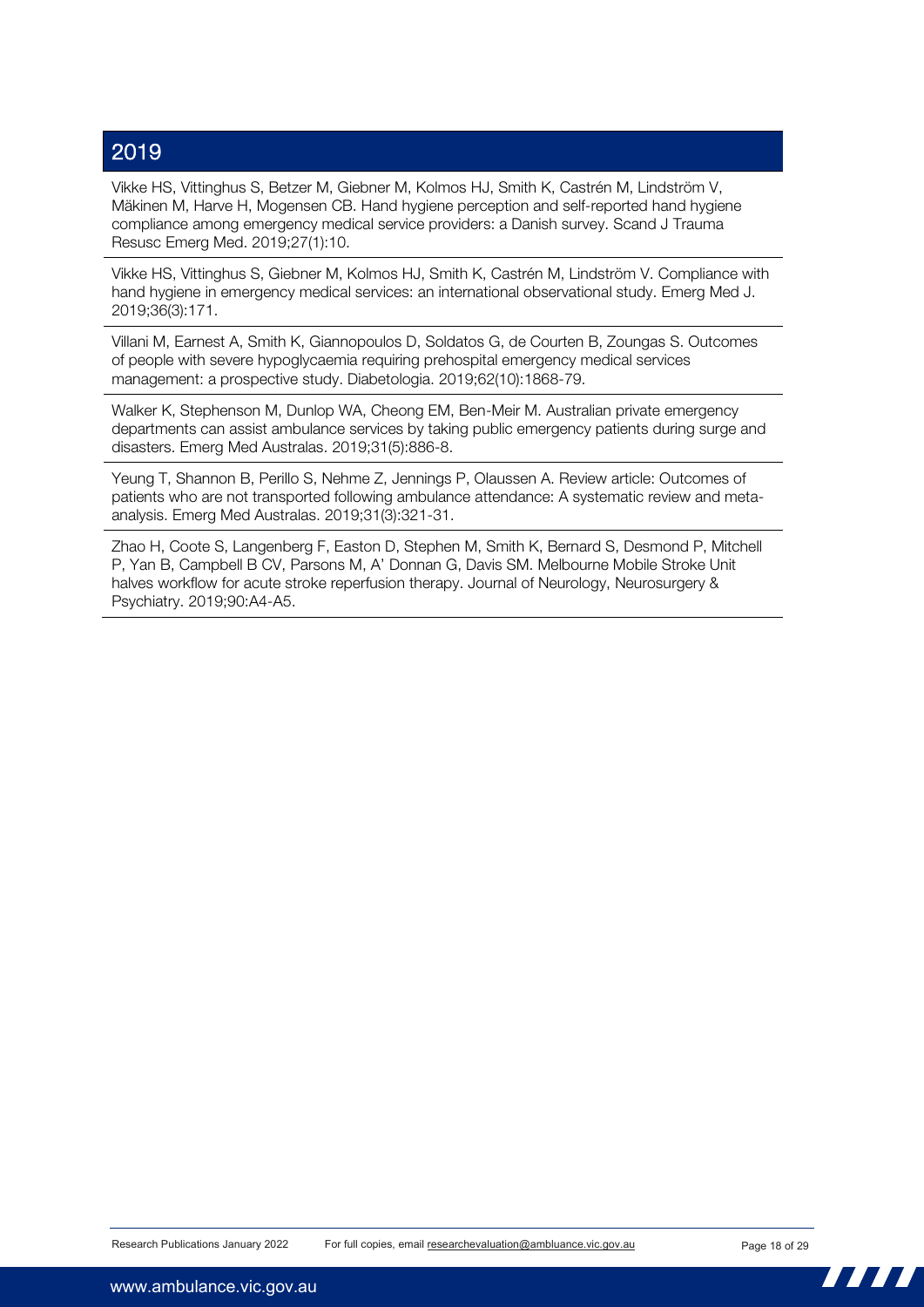Andrew E, Mercier E, Nehme Z, Bernard S, Smith K. Long-term functional recovery and healthrelated quality of life of elderly out-of-hospital cardiac arrest survivors. Resuscitation. 2018;126:118-124.

Andrew E, Nehme Z, Bernard S, Smith K. Pediatric Anaphylaxis in the Prehospital Setting: Incidence, Characteristics, and Management. Prehosp Emerg Care. 2018;22(4):445-51.

Baert V, Escutnaire J, Nehme Z, Mols P, Lagadec S, Vilhelm C, Jacob L, Wiel E, Adnet F, Hubert H, on behalf GR-ReAC. Development of an online, universal, Utstein registry-based, care practice report card to improve out-of-hospital resuscitation practices. J Eval Clin Pract. 2018;24(2):431-8.

Bagot KL, Cadilhac DA, Bladin CF. Recommendation for an internationally agreed minimum data set for teleneurology. Nat Rev Neurol. 2018;14(11).

Beck B, Bray J, Cameron P, Walker T, Smith K, Grantham H, Hein C, Thorrowgood M, Smith A, Inoue T, Bridget D, Swain A, Bosley E, Pemberton K, McKay M. Regional variation in the characteristics, incidence and outcomes of out-of-hospital cardiac arrest in Australia and New Zealand: Results from the Aus-ROC Epistry. Resuscitation. 2018;126:46-57.

Bray Janet E, Finn J, Cameron P, Smith K, Straney L, Cartledge S, Nehme Z, Lim M, Bladin C. Temporal Trends in Emergency Medical Services and General Practitioner Use for Acute Stroke After Australian Public Education Campaigns. Stroke. 2018;49(12):3078-80.

Bray JE, Hein C, Smith K, Stephenson M, Grantham H, Finn J, Stub D, Cameron P, Bernard S. Oxygen titration after resuscitation from out-of-hospital cardiac arrest: A multi-centre, randomised controlled pilot study (the EXACT pilot trial). Resuscitation. 2018;128:211-5.

Case R, Cartledge S, Siedenburg J, Smith K, Straney L, Barger B, Finn J, Bray JE. Identifying barriers to the provision of bystander cardiopulmonary resuscitation (CPR) in high-risk regions: A qualitative review of emergency calls. Resuscitation. 2018; 129: 43-47

Cooper DJ, Nichol AD, Bailey M, Bernard S, Cameron PA, Pili-Floury S, Forbes A, Gantner D, Higgins AM, Huet O, Kasza J, Murray L, Newby L, Presneill JJ, Rashford S, Rosenfeld JV, Stephenson M, Vallance S, Varma D, Webb SAR, Trapani T, McArthur C, for the POLAR Trial Investigators and the the ANZICS Clinical Trials Group. Effect of Early Sustained Prophylactic Hypothermia on Neurologic Outcomes Among Patients With Severe Traumatic Brain Injury: The POLAR Randomized Clinical Trial. JAMA. 2018;320(21):2211-20.

Cox S, Roggenkamp R, Bernard S, Smith K. The epidemiology of elderly falls attended by emergency medical services in Victoria, Australia. Injury. 2018;49(9):1712-9.

Crossin R, Scott D, Arunogiri S, Smith K, Dietze P, Lubman DI. Acute harms associated with pregabalin misuse in Victoria: a 6-year examination of ambulance attendances. Med J Aust. 2018;210(2):75-9.

Crossin R, Scott D, Witt KG, Duncan JR, Smith K, Lubman DI. Acute harms associated with inhalant misuse: Co-morbidities and trends relative to age and gender among ambulance attendees. Drug Alcohol Depend. 2018;190:46-53.

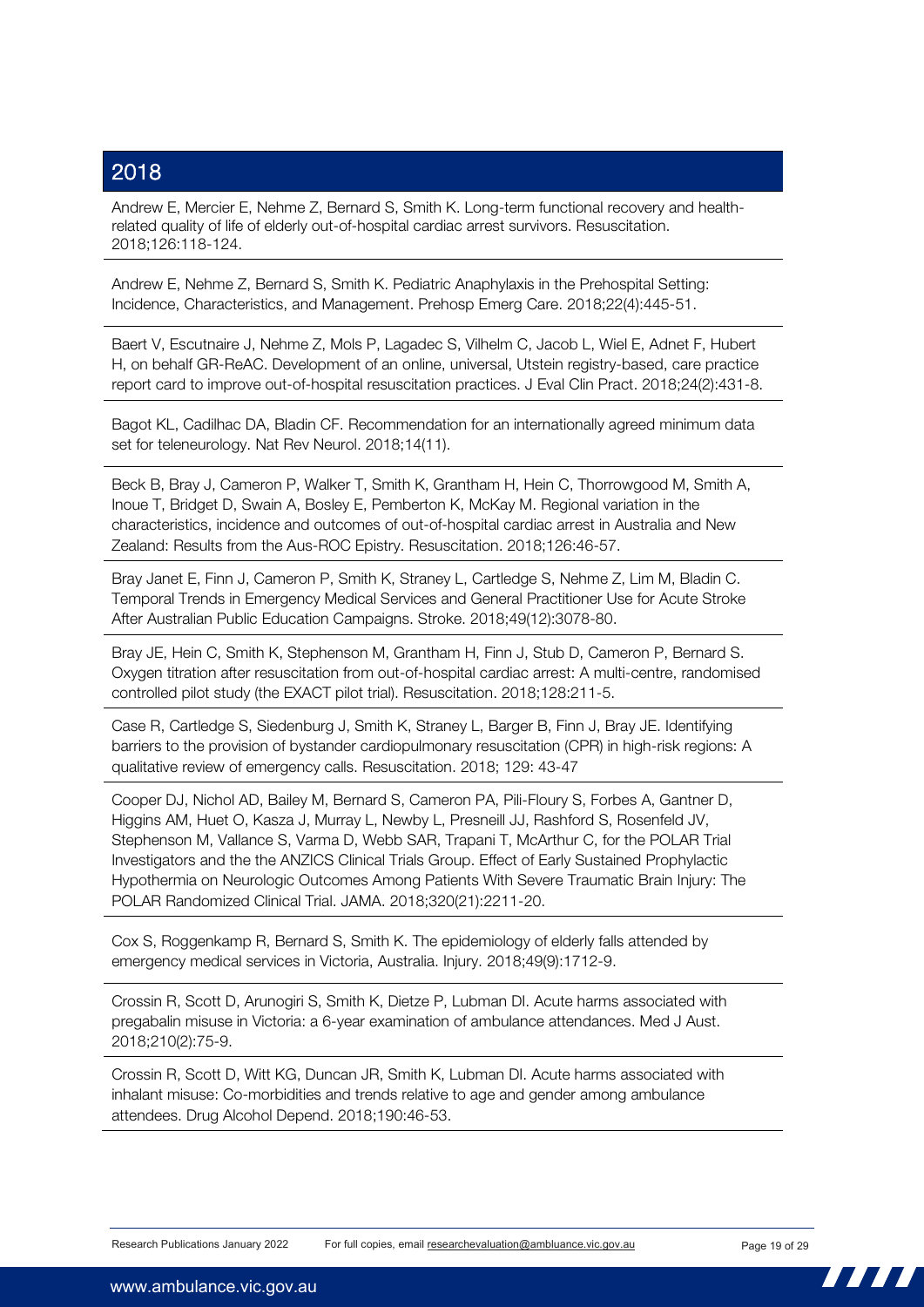Delorenzo A, St Clair T, Andrew E, Bernard S, Smith K. Prehospital Rapid Sequence Intubation by Intensive Care Flight Paramedics. Prehosp Emerg Care. 2018;22(5):595-601.

Dwyer R GB, Tran T D, Smith K, Lowthian J A. Patterns of emergency ambulance use, 2009-2013: a comparison of older people living in Residential Age Care Facilities and the Community. Age Ageing. 2018;47(4):615-9.

Dyson K, Stub D, Bernard S, Smith K. Controversial Issues. Pro Mechanical Cardiopulmonary Resuscitation. Cardiology Clinical. 2018;36:376-374.

Eastwood K, Morgans A, Stoelwinder J, Smith K. Patient and case characteristics associated with 'no paramedic treatment' for low-acuity cases referred for emergency ambulance dispatch following a secondary telephone triage: A retrospective cohort study. Scand J Trauma Resusc Emerg Med. 2018;26(1).

Foerster C, Andrew E, Smith K, Bernard S. Amiodarone for sustained stable ventricular tachycardia in the prehospital setting. Emerg Med Australas. 2018:30;694-698.

Glasheen J, Hooper J, Donohue A, Murray-Smith B, Finn E. Endotracheal Intubation for Traumatic Cardiac Arrest by an Australian Air Medical Service. Air Med J. 2018;37(6).

Heschl S, Meadley B, Andrew E, Butt W, Bernard S, Smith K. Efficacy of pre-hospital rapid sequence intubation in paediatric traumatic brain injury: A 9-year observational study. Injury. 2018;49(5):916-20.

Masterson S, McNally B, Cullinan J, Vellano K, Escutnaire J, Fitzpatrick D, Perkins GD, Koster RW, Nakajima Y, Pemberton K, Quinn M, Smith K, Jónsson BS, Strömsöe A, Tandan M, Vellinga A. Out-of-hospital cardiac arrest survival in international airports. Resuscitation. 2018;127:58-62.

McCann TV, Savic M, Ferguson N, Bosley E, Smith K, Roberts L, Emond K, Lubman DI. Paramedics' perceptions of their scope of practice in caring for patients with non-medical emergency-related mental health and/or alcohol and other drug problems: A qualitative study. PLoS ONE. 2018;13(12).

McCann TV, Savic M, Ferguson N, Cheetham A, Witt K, Emond K, Bosley E, Smith K, Roberts L, Lubman DI. Recognition of, and attitudes towards, people with depression and psychosis with/without alcohol and other drug problems: results from a national survey of Australian paramedics. BMJ Open. 2018;8(12).

McLelland G, McKenna L, Morgans A, Smith K. Epidemiology of unplanned out-of-hospital births attended by paramedics. BMC Pregnancy Childbirth. 2018;18(1):15.

Mercier E, Cameron PA, Smith K, Beck B. Prehospital trauma death review in the State of Victoria, Australia: a study protocol. BMJ Open. 2018;8(7).

Moloney J. A new paradigm for retrieval medicine. Emerg Med Australas. 2018;30(5):725-6.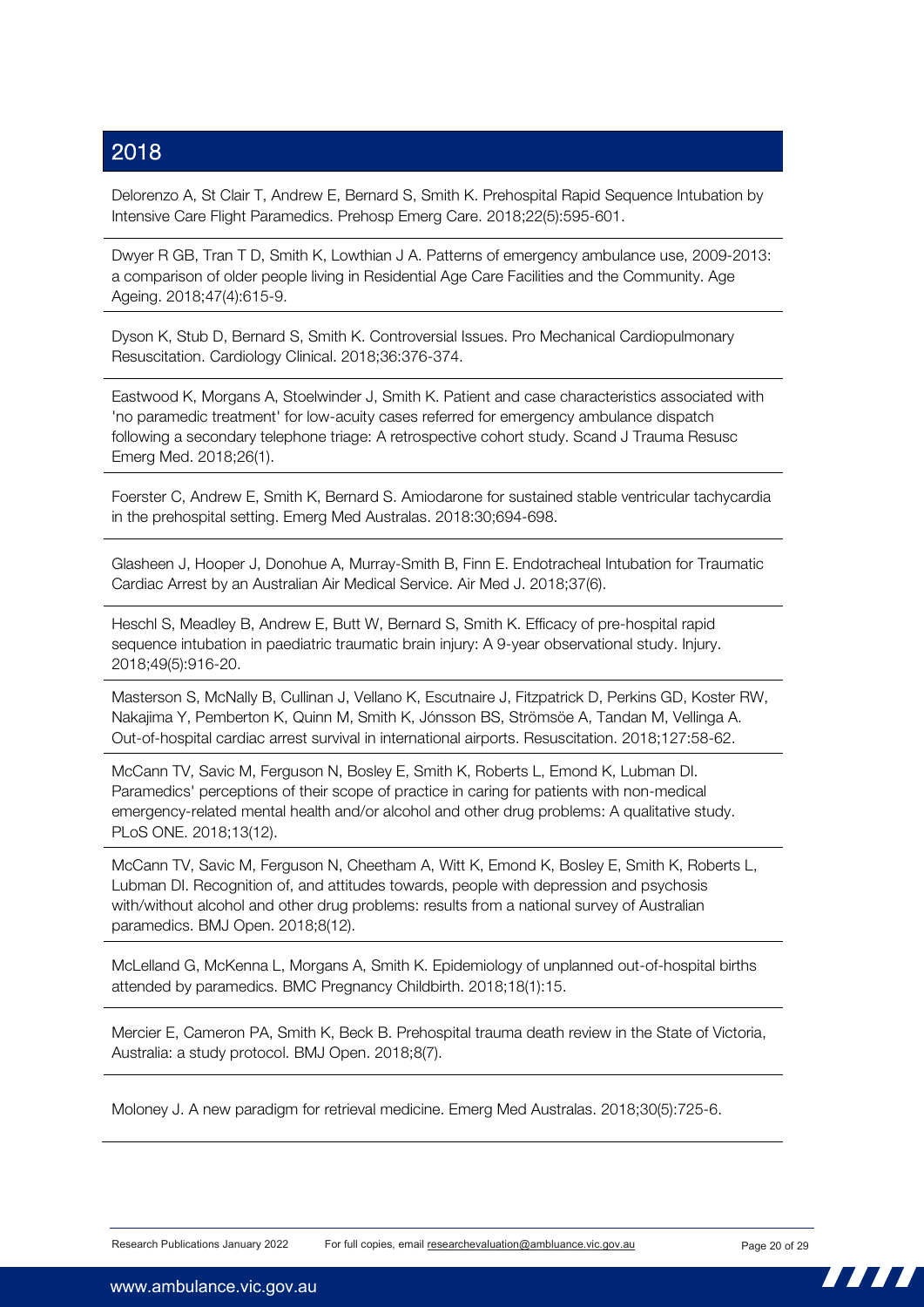Nanayakkara S, Fogarty S, Tremeer M, Ross K, Richards B, Bergmeir C, Xu S, Stub D, Smith K, Tacey M, Liew D, Pilcher D, Kaye DM. Characterising risk of in-hospital mortality following cardiac arrest using machine learning: A retrospective international registry study. PLoS Med. 2018;15(11):e1002709.

Nehme Z, Bernard S, Andrew E, Cameron P, Bray JE, Smith K. Warning symptoms preceding outof-hospital cardiac arrest: Do patient delays matter? Resuscitation. 2018;123:65-70.

Nehme Z, Namachivayam S, Forrest A, Butt W, Bernard S, Smith K. Trends in the incidence and outcome of paediatric out-of-hospital cardiac arrest: A 17-year observational study. Resuscitation. 2018;128:43-50.

Petrie K, Gayed A, Bryan BT, Deady M, Madan I, Savic A, Wooldridge Z, Counson I, Calvo RA, Glozier N, Harvey SB. The importance of manager support for the mental health and well-being of ambulance personnel. PLoS ONE. 2018;13(5).

Presneill J, Gantner D, Nichol A, McArthur C, Forbes A, Kasza J, Trapani T, Murray L, Bernard S, Cameron P, Capellier G, Huet O, Newby L, Rashford S, Rosenfeld JV, Smith T, Stephenson M, Varma D, Vallance S, Walker T, Webb S, James Cooper D. Statistical analysis plan for the POLAR-RCT: The Prophylactic hypOthermia trial to Lessen trAumatic bRain injury-Randomised Controlled Trial. Trials. 2018;19(1).

Riou M, Ball S, Whiteside A, Bray J, Perkins GD, Smith K, O'Halloran KL, Fatovich DM, Inoue M, Bailey P, Cameron P, Brink D, Finn J. 'We're going to do CPR': A linguistic study of the words used to initiate dispatcher-assisted CPR and their association with caller agreement. Resuscitation. 2018;133:95-100.

Riou M, Ball S, Williams TA, Whiteside A, Cameron P, Fatovich DM, Perkins GD, Smith K, Bray J, Inoue M, O'Halloran KL, Bailey P, Brink D, Finn J. 'She's sort of breathing': What linguistic factors determine call-taker recognition of agonal breathing in emergency calls for cardiac arrest? Resuscitation. 2018;122:92-8.

Riou M, Ball S, Williams TA, Whiteside A, Cameron P, Fatovich DM, Perkins GD, Smith K, Bray J, Inoue M, O'Halloran KL, Bailey P, Brink D, Finn J. Reply to: 'Cardiac arrest and breathing, why bother?' Because it's too late if we wait for a definitive diagnosis. Resuscitation. 2018;126:e10-e1.

Roggenkamp R, Andrew E, Nehme Z, Cox S, Smith K. Descriptive Analysis Of Mental Health-Related Presentations To Emergency Medical Services. Prehosp Emerg Care. 2018;22(4):300-405.

Rosenfeld JV, Mitra B, Smit DV, Fitzgerald MC, Butson B, Stephenson M, Reade MC. Preparedness for treating victims of terrorist attacks in Australia: Learning from recent military experience. Emerg Med Australas. 2018;30(5):722-4.

Ross L, Jennings P, Williams B. Improving health care student attitudes toward older adults through educational interventions: A systematic review. Gerontol Geriatr Educ. 2018;39(2):193- 213.

Ross L, Moffatt N. Preparing for the real thing with practice interviews: A graduate paramedic perspective. Aust J of Paramedicine. 2018;15(2).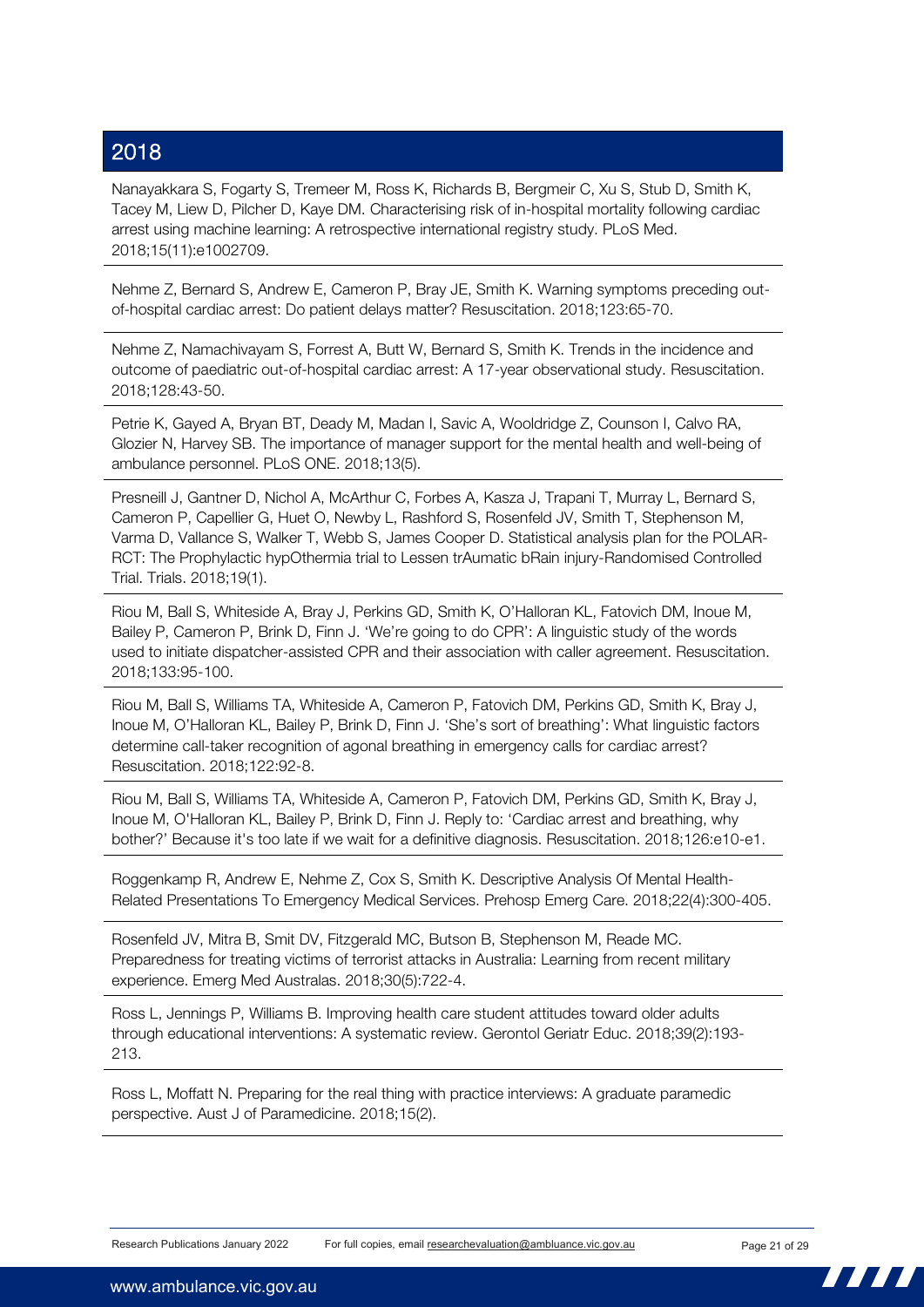Ross LJ, Jennings PA, Gosling CM, Williams B. Experiential education enhancing paramedic perspective and interpersonal communication with older patients: a controlled study. BMC Med Educ. 2018;18(1):239.

Scott D, Crossin R, Ogeil R, Smith K, Lubman DI. Exploring Harms Experienced by Children Aged 7 to 11 Using Ambulance Attendance Data: A 6-Year Comparison with Adolescents Aged 12-17. Int J Environ Res Public Health. 2018;15(7):1385.

Smith K, Spahn DR. Rapidly getting resuscitation skills to the patient with out-of-hospital cardiac arrest. Eur Heart J. 2018;39(13):1048-50.

Stam N PJ, Olaf H, Smith K, Gerostamoulos D. Catch and release: Evaluating the safety of nonfatal heroin overdose management in and out-of-hospital environment. Clin Toxicol. 2018;2018(56):11.

Stam N, Gerostamoulos D, Gerstner-Stevens J, Scott N, Smith K, Drummer O, Pilgrim J. Determining the effective dose of street-level heroin: A new way to consider fluctuation in heroin purity, mass and potential contribution to overdose. Forensic Science International. 2018;190:219- 226.

Villani M, Earnest A, Smith K, De Courten B, Zoungas S. Geographical variation of diabetic emergencies attended by prehospital Emergency Medical Services is associated with measures of ethnicity and socioeconomic status. Sci Rep. 2018;8(1).

Waack J, Shepherd M, Andrew E, Bernard S, Smith K. Delayed Sequence Intubation by Intensive Care Flight Paramedics in Victoria, Australia. Prehosp Emerg Care. 2018;22(5):588-94.

Zhao H, Pesavento L, Coote S, Rodrigues E, Salvaris P, Smith K, Bernard S, Stephenson M, Churilov L, Yassi N, Davis S, Campbell B. Ambulance Clinical Triage For Acute Stroke Treatment: Paramedic Triage Algorithm for Large Vessel Occlusion. Stroke. 2018;49(4):945-51.

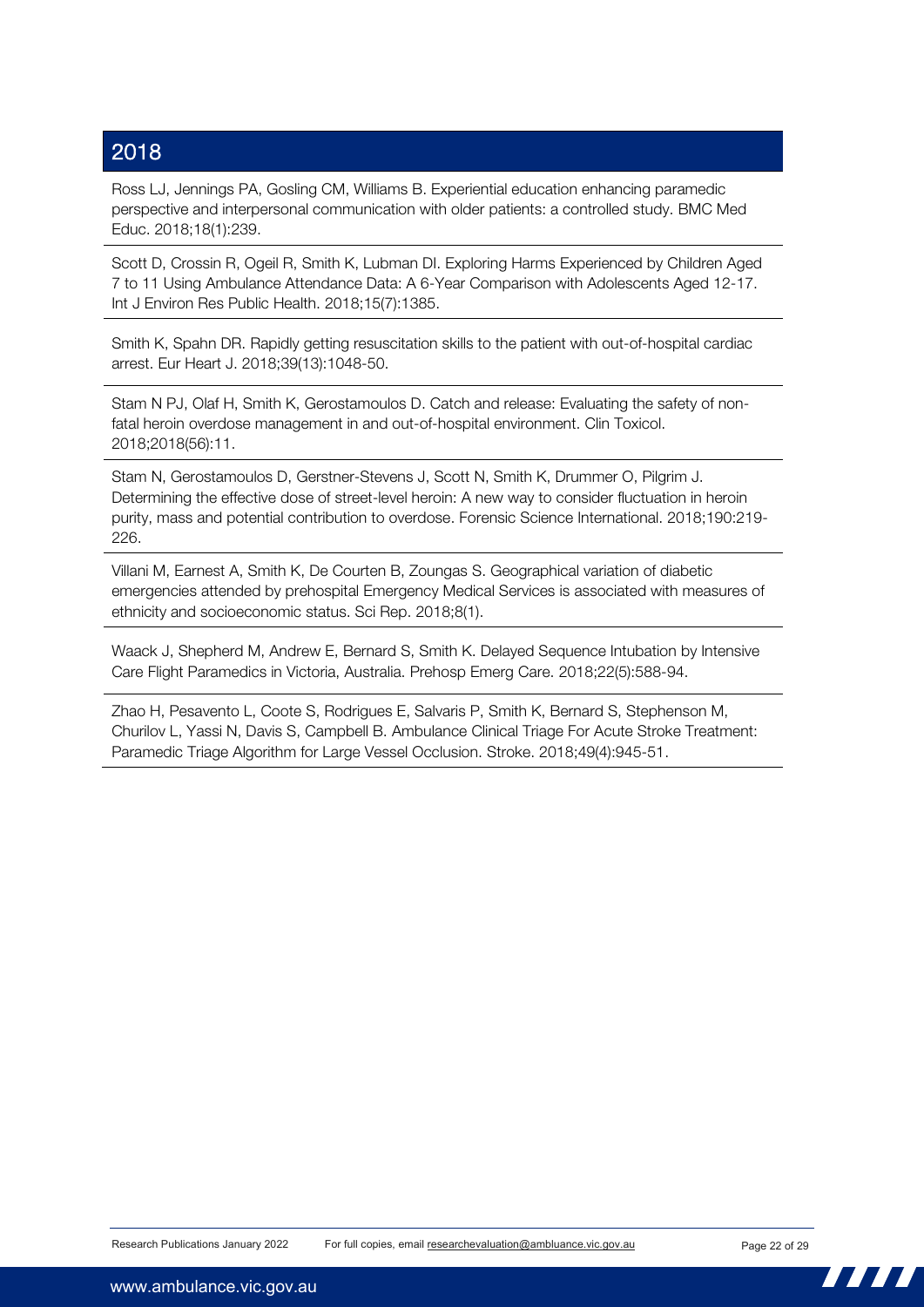Andrew E, Nehme Z, Bernard S, Abramson MJ, Newbigin E, Piper B, Dunlop J, Holman P, Smith K. Stormy weather: a retrospective analysis of demand for emergency medical services during epidemic thunderstorm asthma. BMJ. 2017;359.

Andrew E, Nehme Z, Bernard S, Smith K. The influence of comorbidity on survival and long-term outcomes after out-of-hospital cardiac arrest. Resuscitation. 2017;110:42-7.

Andrew E, Nehme Z, Wolfe R, Bernard S, Smith K. Long-term survival following out-of-hospital cardiac arrest. Heart. 2017;103(14):1104.

Baker T, Kumar K, Kennedy M. Learning on the fly: How rural junior doctors learn during consultations with retrieval physicians. Emerg Med Australas. 2017;29(3):342-7.

Beck B, Bray J.E, Cameron P, Straney L, Andrew E, Bernard S, Smith K. Resuscitation attempts and duration in traumatic out-of-hospital cardiac arrest. Resuscitation. 2017;111:14-21.

Beck B, Bray JE, Cameron P, Straney L, Andrew E, Bernard S, Smith K. Predicting outcomes in traumatic out-of-hospital cardiac arrest: the relevance of Utstein factors. Emerg Med J. 2017;34(12):786.

Beck B, on behalf of the Aus-ROC Management Committee:, Finn J, Cameron P, Smith K, Bernard S, Grantham H, Hein C, Bray J, Williams TA. Aus-ROC Epistry a boost for out-of-hospital cardiac arrest outcomes. Med J Aust Insight. 2017(23).

Beck B, Smith K, Mercier E, Cameron P. Clinical review of prehospital trauma deaths; The missing piece of the puzzle. Injury. 2017;48(5):971-2.

Bray JE, Denisenko S, Campbell BCV, Stephenson M, Muller J, Hocking Grad G, Hand PJ, Bladin CF. A strategic framework improves access to stroke reperfusion across the state of Victoria, Australia. Intern Med J. 2017;47(8):923-8.

Bray JE, Smith K, Case R, Cartledge S, Straney L, Finn J. Public cardiopulmonary resuscitation training rates and awareness of hands-only cardiopulmonary resuscitation: a cross-sectional survey of Victorians. Emerg Med Australas. 2017;29(2):158-64.

Bray JE, Straney L, Smith K, Cartledge S, Case R, Bernard S, Finn J. Regions With Low Rates of Bystander Cardiopulmonary Resuscitation (CPR) Have Lower Rates of CPR Training in Victoria, Australia. J Am Heart Assoc. 2017;6(6).

Bray JE, Stub D, Bloom JE, Segan L, Mitra B, Smith K, Finn J, Bernard S. Changing target temperature from 33 °C to 36 °C in the ICU management of out-of-hospital cardiac arrest: A before and after study. Resuscitation. 2017;113:39-43.

Cantwell K, Morgans A, Smith K, Livingston M, Dietze P. Differences in emergency ambulance demand between older adults living in residential aged care facilities and those living in the community in Melbourne, Australia. Australas J Ageing. 2017;36(3):212-21.

Chalwin R, Radford S, Psirides A, Laver R, Bierer P, Rai S, Knott C, Dyett J, Jones D. Participant perceptions of a rapid response team training course. Crit Care Resusc. 2017;18(4):283-288.

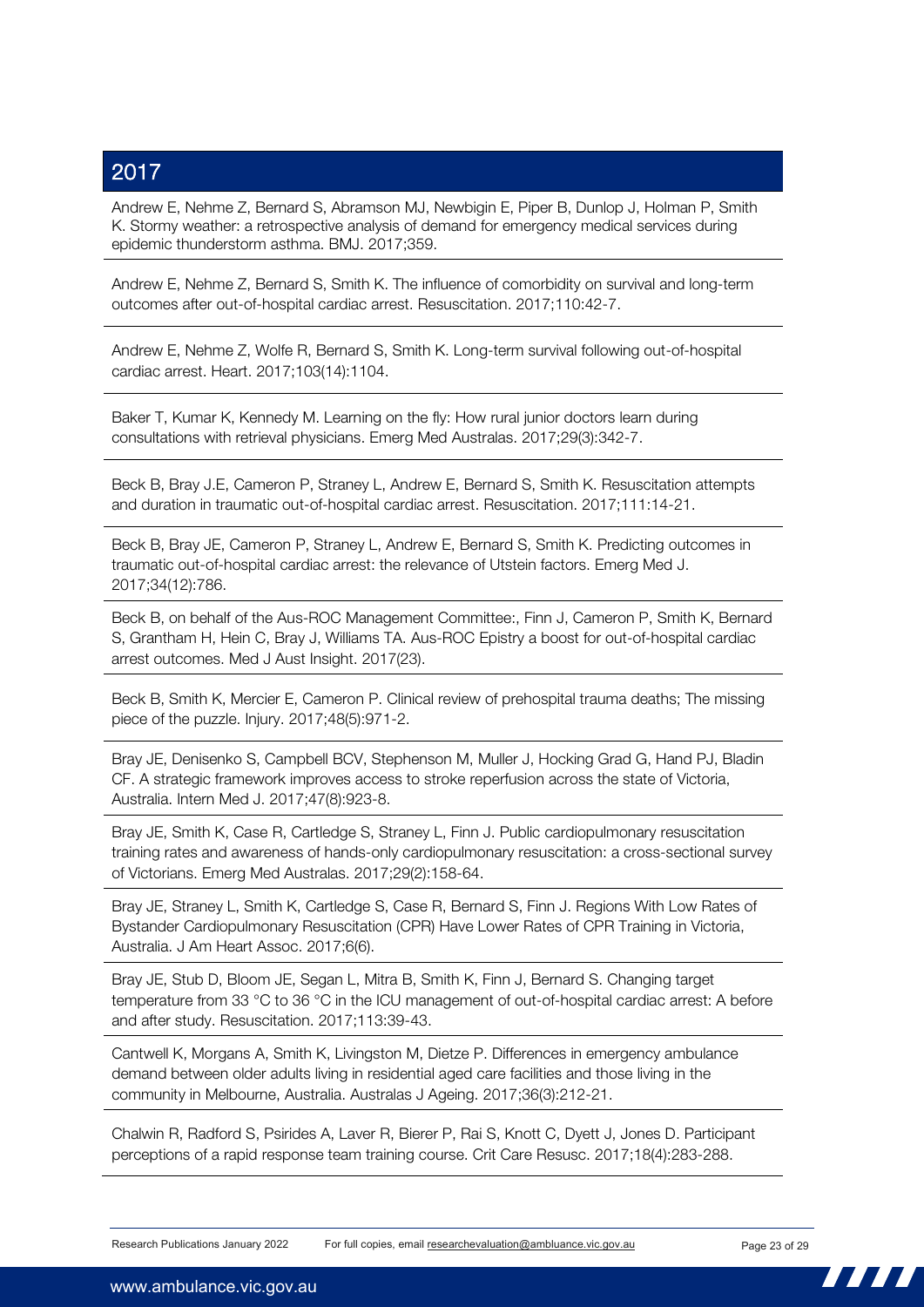Delorenzo AJ, Abetz JW, Andrew E, de Wit A, Williams B, Smith K. Characteristics of Fixed Wing Air Ambulance Transports in Victoria, Australia. Air Med J.2017;36(4):173-8.

Delorenzo AJ, Shepherd M, Jennings PA. Endotracheal Cuff Pressure Changes During Helicopter Transport: A Systematic Review. Air Med J. 2017;36(2):81-4.

Dyson K, Bray JE, Smith K, Bernard S, Straney L, Finn J. Paramedic resuscitation competency: A survey of Australian and New Zealand emergency medical services. Emerg Med Australas. 2017;29(2):217-22.

Dyson K, Bray JE, Smith K, Bernard S, Straney L, Nair R, Finn J. Paramedic Intubation Experience Is Associated With Successful Tube Placement but Not Cardiac Arrest Survival. Ann Emerg Med. 2017;70(3):382-90.e1.

Eastwood K, Smith K, Morgans A, Stoelwinder J. Appropriateness of cases presenting in the emergency department following ambulance service secondary telephone triage: a retrospective cohort study. BMJ Open. 2017;7(10).

Fitzgerald M, Esser M, Russ M, Mathew J, Varma D, Wilkinson A, Mannambeth RV, Smit D, Bernard S, Mitra B. Pelvic trauma mortality reduced by integrated trauma care. Emerg Med Australas. 2017;29(4):444-9.

Fouche PF, Jennings PA, Smith K, Boyle M, Blecher G, Knott J, Raji M, Rosengarten P, Augello MR, Bernard S. Survival in Out-of-hospital Rapid Sequence Intubation of Non-Traumatic Brain Pathologies. Prehosp Emerg Care. 2017;21(6):700-8.

Heschl S, Andrew E, de Wit A, Bernard S, Kennedy M, Smith K. Prehospital transfusion of red cell concentrates in a paramedic-staffed helicopter emergency medical service. Emerg Med Australas. 2017;30(2):236-41.

Holbery-Morgan L, Angel C, Murphy M, Carew J, Douglas F, Murphy R, Hood N, Rechtman A, Scarff C, Simpson N, Stewardson A, Steinfort D, Radford S, Douglas N, Johnson D. Competence in the use of supraglottic airways by Australian surf lifesavers for cardiac arrest ventilation in a manikin. Emerg Med Australas. 2017;29(1):63-8.

Kennedy M, Elcock M, Ellis D, Tall G. Pre-hospital and retrieval medicine: Clinical governance and workforce models. Emerg Med Australas. 2017;29(4):467-9.

Mitra B, Mathew J, Gupta A, Cameron P, Reilly G, Soni KD, Kaushik G, Howard T, Fahey M, Stephenson M, Kumar V, Vyas S, Dharap S, Patel P, Thakor A, Sharma N, Walker T, Misra MC, Gruen R, Fitzgerald M. Protocol for a prospective observational study to improve prehospital notification of injured patients presenting to trauma centres in India. BMJ Open. 2017;7(7)e014073.

Nehme Z, Andrew E, Nair R, Bernard S, Smith K. Manual Versus Semiautomatic Rhythm Analysis and Defibrillation for Out-of-Hospital Cardiac Arrest. Circ Cardiovasc Qual Outcomes. 2017;10(7).

Nehme Z, Andrew E, Nair R, Bernard S, Smith K. Recurrent out-of-hospital cardiac arrest. Resuscitation. 2017;121(Supplement C):158-65.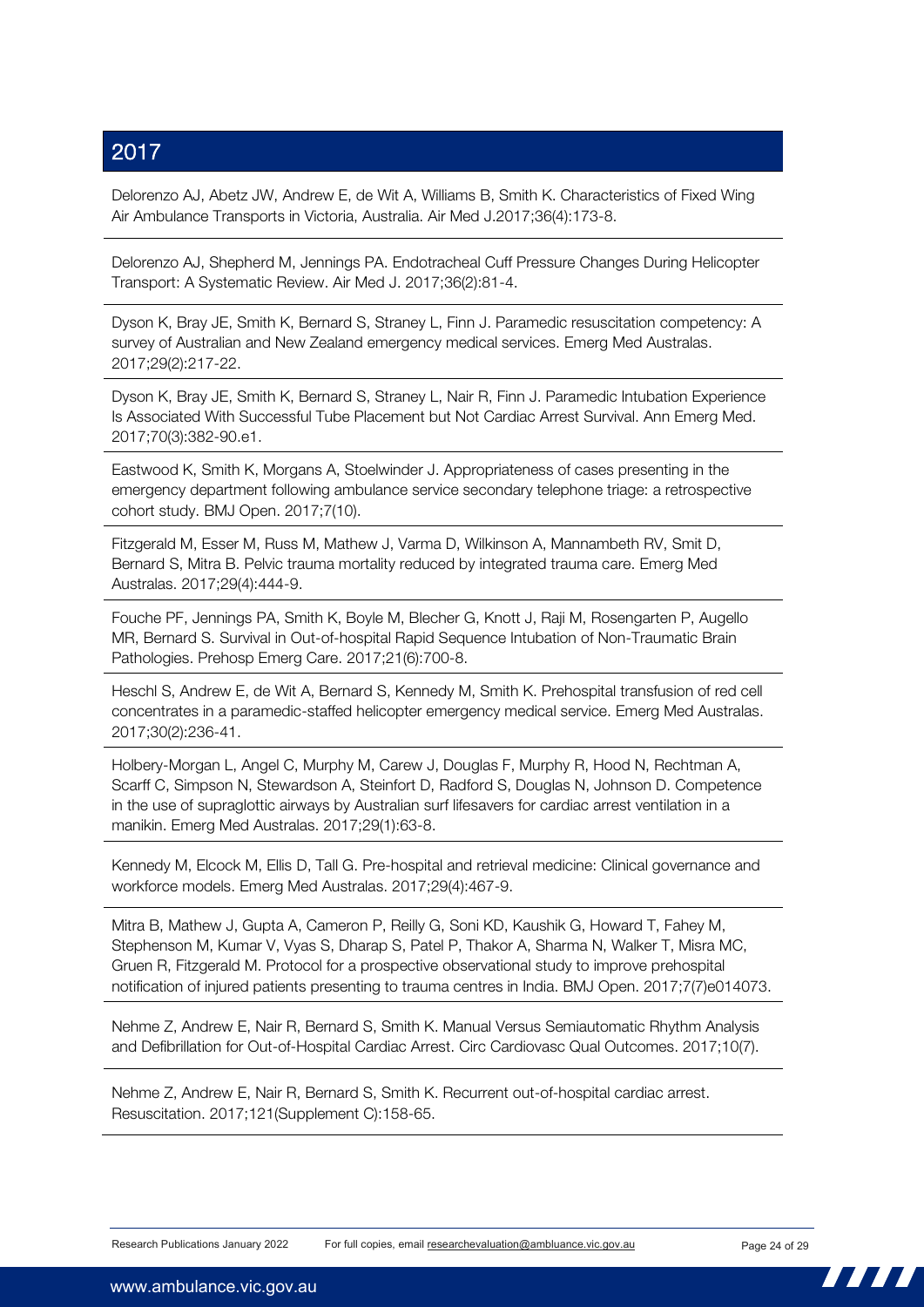Nehme Z, Cameron P, Akram M, Patsamanis H, Bray JE, Meredith IT, Smith K. Effect of a mass media campaign on ambulance use for chest pain. Med J Aust. 2017;206(1):30-5.

Ng FC, Low E, Andrew E, Smith K, Campbell BCV, Hand PJ, Crompton DE, Wijeratne T, Dewey HM, Choi PM. Deconstruction of Interhospital Transfer Workflow in Large Vessel Occlusion. Stroke. 2017;48(7).

Nolan JP, Berg RA, Bernard S, Bobrow BJ, Callaway CW, Cronberg T, Koster RW, Kudenchuk PJ, Nichol G, Perkins GD, Rea TD, Sandroni C, Soar J, Sunde K, Cariou A. Intensive care medicine research agenda on cardiac arrest. Intensive Care Med. 2017;43(9):1282-93.

Olaussen A, Nehme Z, Shepherd M, Jennings PA, Bernard S, Mitra B, Smith K. Consciousness induced during cardiopulmonary resuscitation: An observational study. Resuscitation. 2017;113:44-50.

Oteir AO, Smith K, Stoelwinder J, Middleton JW, Cox S, Sharwood LN, Jennings PA. Prehospital Predictors of Traumatic Spinal Cord Injury in Victoria, Australia. Prehosp Emerg Care. 2017;21(5):583-90.

Pinto C, Cameron PA, Gabbe B, McLellan S, Walker T. Trauma case review: A quality and safety feature of the Victorian State Trauma System. Emerg Med Australas. 2017;30(1):125-9.

Riou M, Ball S, Williams TA, Whiteside A, O'Halloran KL, Bray J, Perkins GD, Cameron P, Fatovich DM, Inoue M, Bailey P, Brink D, Smith K, Della P, Finn J. The linguistic and interactional factors impacting recognition and dispatch in emergency calls for out-of-hospital cardiac arrest: a mixedmethod linguistic analysis study protocol. BMJ Open. 2017;7(7):e016510.

Riou M, Ball S, Williams TA, Whiteside A, O'Halloran KL, Bray J, Perkins GD, Smith K, Cameron P, Fatovich DM, Inoue M, Bailey P, Brink D, Finn J. 'Tell me exactly what's happened': When linguistic choices affect the efficiency of emergency calls for cardiac arrest. Resuscitation. 2017;117:58-65.

Ross L, Jennings P, Williams B. Psychosocial Support Issues Affecting Older Patients: A Crosssectional Paramedic Perspective. Inquiry. 2017;54.

Ross L, Jennings PA, Smith K, Williams B. Paramedic Attendance to Older Patients in Australia, and the Prevalence and Implications of Psychosocial Issues. Prehosp Emerg Care. 2017;21(1):32- 8.

Spelten E, Thomas B, O'Meara PF, Maguire BJ, FitzGerald D, Begg SJ. Organisational interventions for preventing and minimising aggression directed toward healthcare workers by patients and patient advocates. Cochrane Database Syst Rev. 2017(5).

Stam NC, Gerostamoulos D, Dietze PM, Parsons S, Smith K, Lloyd B, Pilgrim JL. The attribution of a death to heroin: A model to help improve the consistent and transparent classification and reporting of heroin-related deaths. Forensic Sci Int. 2017;281(Supplement C):18-28.

Stojanovski B, Monagle PT, Mosley I, Churilov L, Newall F, Hocking G, Mackay MT. Prehospital Emergency Care in Childhood Arterial Ischemic Stroke. Stroke. 2017;48(4):1095.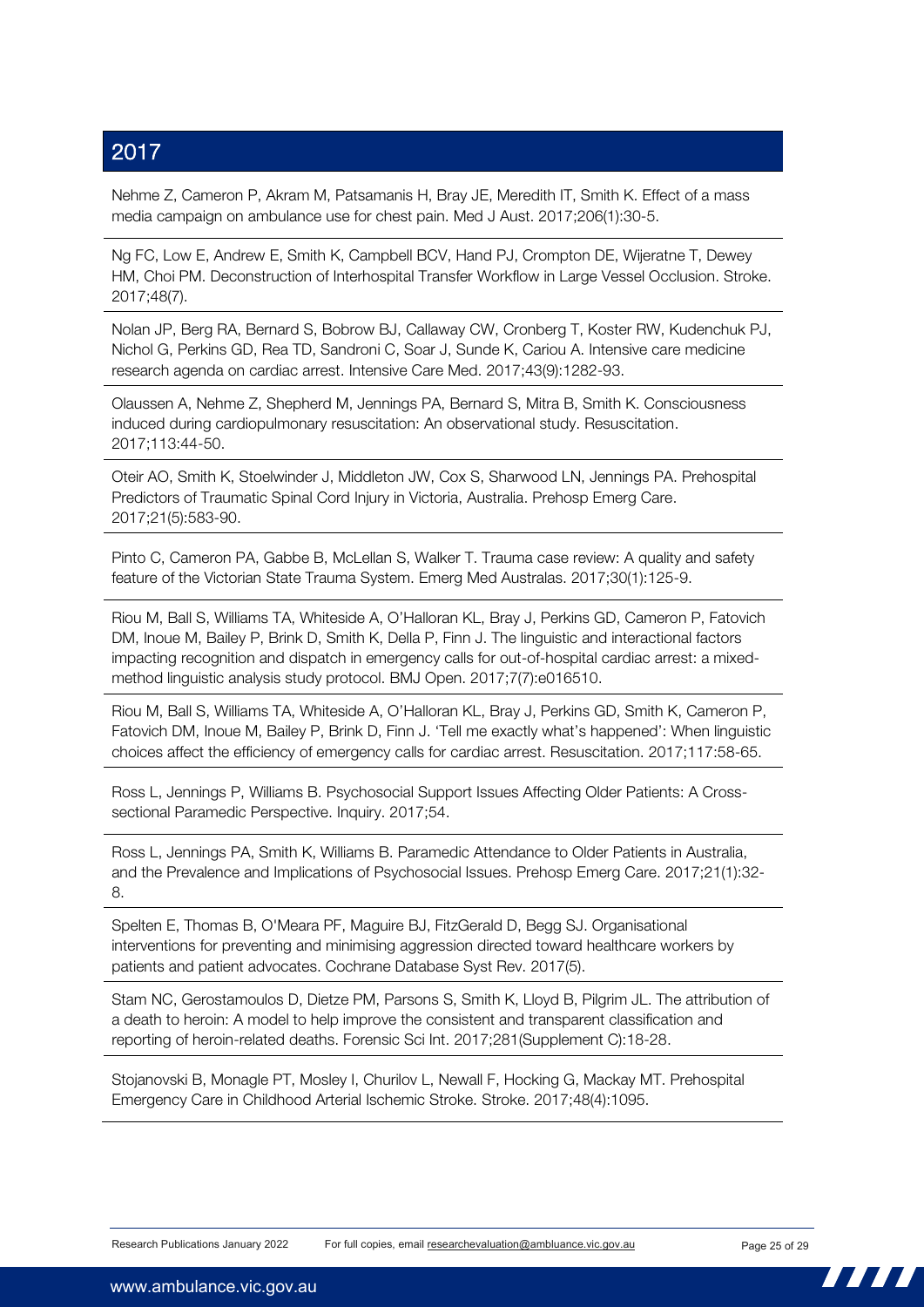Synnot A, Karlsson A, Brichko L, Chee M, Fitzgerald M, Misra MC, Howard T, Mathew J, Rotter T, Fiander M, Gruen RL, Gupta A, Dharap S, Fahey M, Stephenson M, O'Reilly G, Cameron P, Mitra B, on behalf of the Australia-India Trauma System Collaboration. Prehospital notification for major trauma patients requiring emergency hospital transport: a systematic review. J Evid Based Med. 2017;10(3):212-21.

Udy AA, Smith K, Bernard S. Timing of antibiotics in the management of community-acquired sepsis: Can a randomised controlled trial of prehospital therapy provide answers? Emerg Med Australas. 2017;30(2):270-2.

Villani M, Earnest A, Nanayakkara N, Smith K, de Courten B, Zoungas S. Time series modelling to forecast prehospital EMS demand for diabetic emergencies. BMC Health Serv Res. 2017;17(1):332.

Villani M, Nanayakkara N, Ranasinha S, Earnest A, Smith K, Soldatos G, Teede H, Zoungas S. Utilisation of prehospital emergency medical services for hyperglycaemia: A community-based observational study. PLoS ONE. 2017;12(8):e0182413.

Wasiak J, Tyack Z, Ware R, Goodwin N, Faggion CM. Poor methodological quality and reporting standards of systematic reviews in burn care management. Int Wound J. 2017;14(5):754-63.

Williams B, Beovich B, Flemming G, Donovan G, Patrick I. Exploration of difficult conversations among Australian paramedics. Nurs Health Sci. 2017;19(3):358-65.

Williams B, Lau R, Thornton E, Olney LS. The relationship between empathy and burnout – Lessons for paramedics: A scoping review. Psychol Res Behav Manag. 2017;10:329-37.

Witt K, Lubman D, Lloyd B, Smith K. Co-consumption of alcohol and psychotropic medications in episodes of non-fatal self-poisoning attended by ambulance services in Victoria, Australia: evidence of potential modification by medical severity. The British Journal of Psychiatry. 2017;211(1):53.

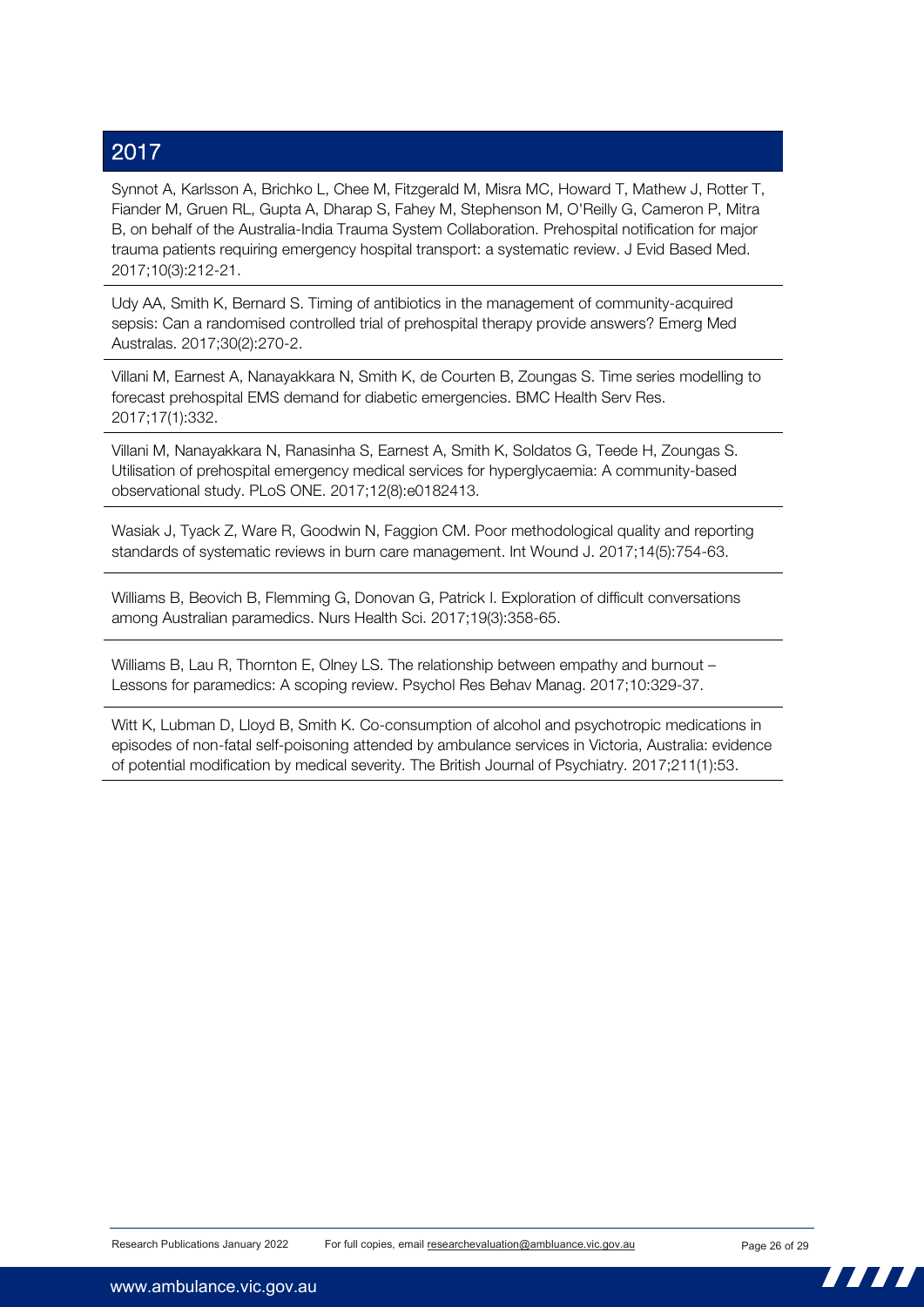Andrew E, Nehme Z, Bernard S, Smith K. Comparison of health-related quality of life and functional recovery measurement tools in out-of-hospital cardiac arrest survivors. Resuscitation. 2016;107:57-64.

Ball SJ, Williams TA, Smith K, Cameron P, Fatovich D, O'Halloran KL, Hendrie D, Whiteside A, Inoue M, Brink D, Langridge I, Pereira G, Tohira H, Chinnery S, Bray JE, Bailey P, Finn J. Association between ambulance dispatch priority and patient condition. Emerg Med Australas. 2016;28(6):716-24.

Battistuzzo CR, Smith K, Skeers P, Armstrong A, Clark J, Agostinello J, Cox S, Bernard S, Freeman BJC, Dunlop SA, Batchelor PE. Early Rapid Neurological Assessment for Acute Spinal Cord Injury Trials. J Neurotrauma. 2016;33(21):1936-45.

Beck B, Bray J, Smith K, Walker T, Grantham H, Hein C, Thorrowgood M, Smith A, Smith T, Dicker B, Swain A, Bailey M, Bosley E, Pemberton K, Cameron P, Nichol G, Finn J, on behalf of the Aus-ROC Steering Committee. Establishing the Aus-ROC Australian and New Zealand out-of-hospital cardiac arrest Epistry. BMJ Open. 2016;6(4).

Beck B, Bray JE, Smith K, Walker T, Grantham H, Hein C, Thorrowgood M, Smith A, Inoue M, Smith T, Dicker B, Swain A, Bosley E, Pemberton K, McKay M, Johnston-Leek M, Cameron P, Perkins GD, Finn J. Description of the ambulance services participating in the Aus-ROC Australian and New Zealand out-of-hospital cardiac arrest Epistry. Emerg Med Australas. 2016;28(6):673-83.

Bernard SA, Smith K, Finn J, Hein C, Grantham H, Bray JE, Deasy C, Stephenson M, Williams TA, Straney LD, Brink D, Larsen R, Cotton C, Cameron P. Induction of therapeutic hypothermia during out-of-hospital cardiac arrest using a rapid infusion of cold saline (The RINSE trial). Circulation 2016:134:797-805.

Brichko L, Jennings P, Bain C, Smith K, Mitra B. Selecting cases for feedback to pre-hospital clinicians – a pilot study. Aust Health Rev. 2016;40(3):306-10.

Cantwell K, Burgess S, Morgans A, Smith K, Livingston M, Dietze P. Temporal trends in falls cases seen by EMS in Melbourne: The effect of residence on time of day and day of week patterns. Injury. 2016;47(1):266-71.

Considine PJ, Walker ApT. Interprofessional graduate programme for nursing-paramedicine degree graduates: work outcomes and participant experience. International Paramedic Practice. 2016;6(1):19-28.

Dyson K, Bray J, Smith K, Bernard S, Straney L, Finn J. Paramedic Exposure to Out-of-Hospital Cardiac Arrest Resuscitation Is Associated With Patient Survival. Circ Cardiovasc Qual & Outcomes. 2016;9(2):154-60.

Eastwood K, Morgans A, Smith K, Hodgkinson A, Becker G, Stoelwinder J. A novel approach for managing the growing demand for ambulance services by low-acuity patients. Aust Health Rev. 2016;40(4):378-84.

Goodwin NS, Spinks A, Wasiak J. The efficacy of hydrogel dressings as a first aid measure for burn wound management in the pre-hospital setting: a systematic review of the literature. International Wound Journal. 2016;13(4):519-25.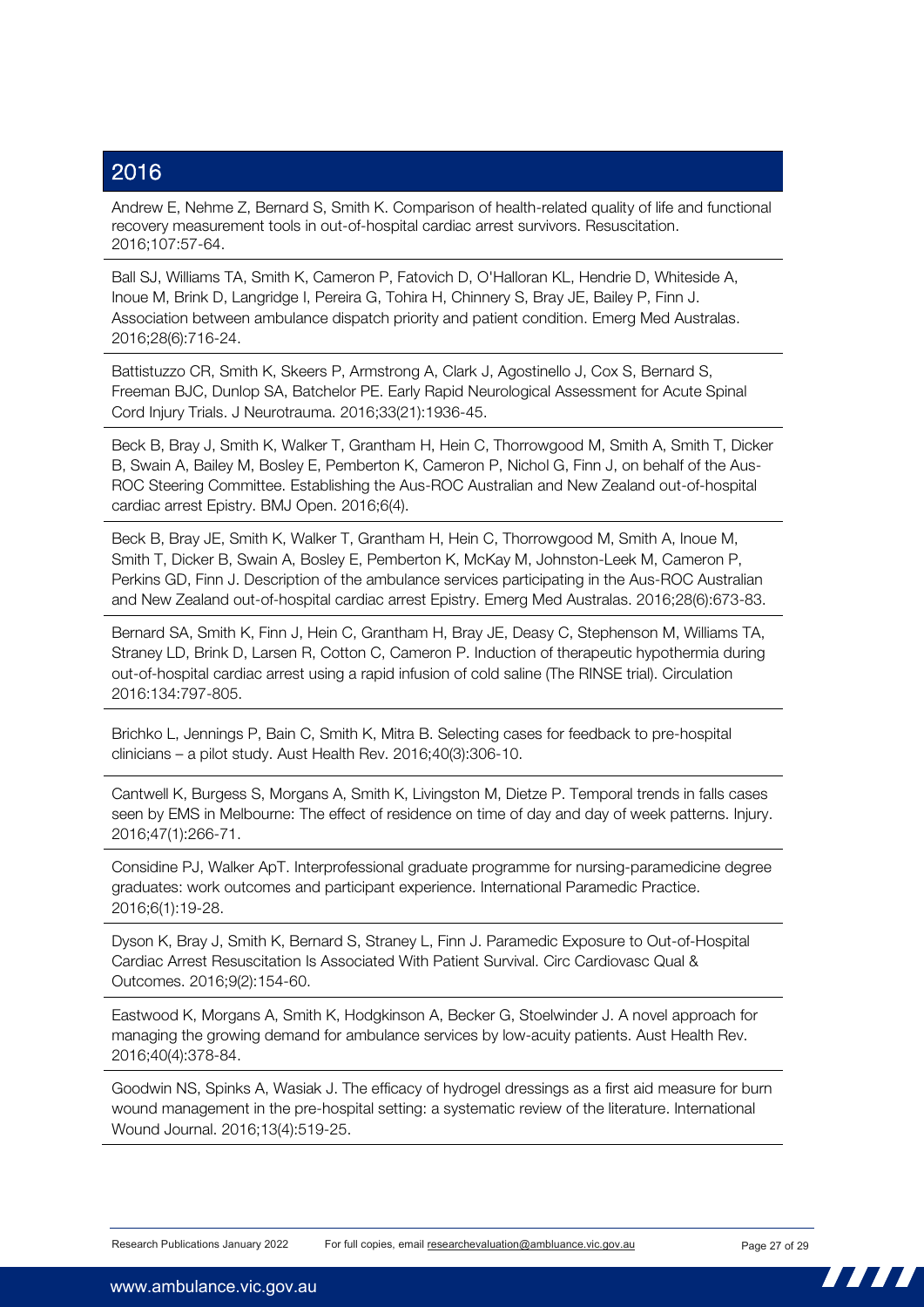Kloot K, Salzman S, Kilpatrick S, Baker T, Brumby SA. Initial destination hospital of paediatric prehospital patients in rural Victoria. Emerg Med Australas. 2016;28(2):205-10.

Lord B, Jennings PA, Smith K. The epidemiology of pain in children treated by paramedics. Emerg Med Australas. 2016;28(3):319-24.

Matthews BL, Andrew E, Andronaco R, Cox S, Smith K. Epidemiology of fatal and non-fatal drowning patients attended by paramedics in Victoria, Australia. Int J Inj Contr Saf Promot. 2016;24(3).

McLelland G, McKenna L, Morgans A, Smith K. Antenatal Emergency Care Provided by Paramedics: A One-Year Clinical Profile. Prehosp Emerg Care. 2016;20(4):531-8.

McLelland G, McKenna L, Morgans A, Smith K. Paramedics׳ involvement in planned home birth: A one-year case study. Midwifery. 2016;38:71-7.

Meadley B, Heschl S, Andrew E, de Wit A, Bernard SA, Smith K. A Paramedic-staffed Helicopter Emergency Medical Service's Response to Winch Missions in Victoria, Australia. Prehosp Emerg Care. 2016;20(1):106-10.

Morrison C, Ponicki WR, Gruenewald PJ, Wiebe DJ, Smith K. Spatial relationships between alcohol-related road crashes and retail alcohol availability. Drug Alcohol Depend. 2016;162:241-4.

Morrison C, Smith K, Gruenewald PJ, Ponicki WR, Lee JP, Cameron P. Relating off-premises alcohol outlet density to intentional and unintentional injuries. Addiction. 2016;111(1):56-64.

Nehme Z, Andrew E, Bernard S, Patsamanis H, Cameron P, Bray JE, Meredith IT, Smith K. Impact of a public awareness campaign on out-of-hospital cardiac arrest incidence and mortality rates. Eur Heart J. 2016;38(21).

Nehme Z, Andrew E, Bernard S, Smith K. Impact of cardiopulmonary resuscitation duration on survival from paramedic witnessed out-of-hospital cardiac arrests: An observational study. Resuscitation. 2016;100:25-31.

Nehme Z, Andrew E, Smith K. Factors Influencing the Timeliness of Emergency Medical Service Response to Time Critical Emergencies. Prehosp Emerg Care. 2016;20(6):1-9.

Nehme Z, Nair R, Andrew E, Villani M, Zoungas S, Lijovic M, Bernard S, Smith K. Effect of diabetes and prehospital blood glucose on survival and 12-month functional recovery following out-ofhospital cardiac arrest. Crit Care Resusc. 2016;18(2):69-77.

Nehme Z, Stub D, Bernard S, Stephenson M, Bray JE, Cameron P, Meredith IT, Barger B, Ellims AH, Taylor AJ, Kaye DM, Smith K. Effect of supplemental oxygen exposure on myocardial injury in ST-elevation myocardial infarction. Heart. 2016;102(6):444-51.

Olaussen A, Shepherd M, Nehme Z, Smith K, Jennings PA, Bernard S, Mitra B. CPR-induced consciousness: A cross-sectional study of healthcare practitioners' experience. Australas Emerg Nurs J. 2016;19(4):186-90.